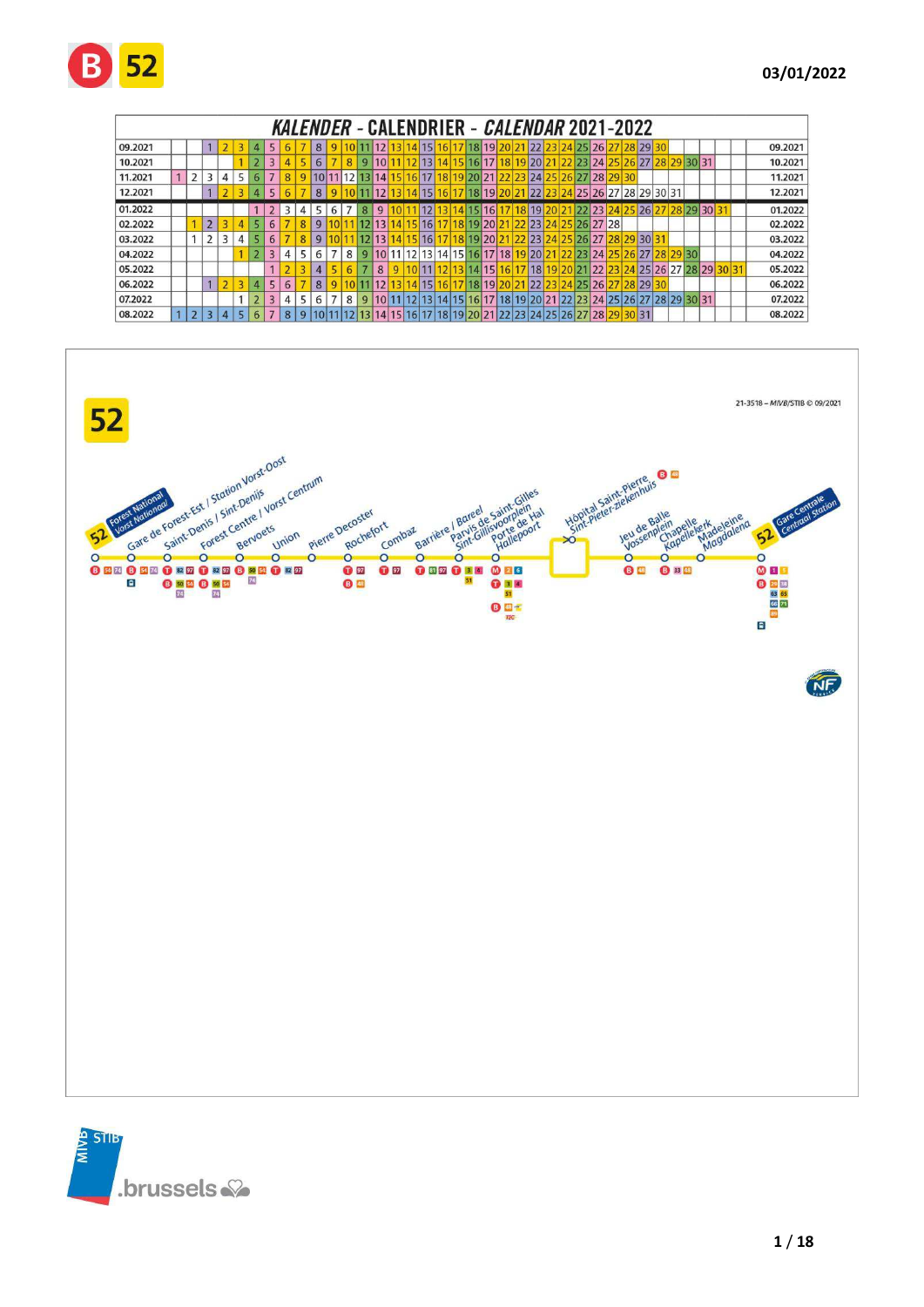

### **Lundi - Mardi - Jeudi - Vendredi**

| 7:20<br>7:32<br>7:56<br>7:44<br>8:08<br>6:24<br>7:04<br>8:19<br>8:31<br>8:56<br>6:04<br>8:43<br>9:08<br>6:44<br>9:19<br>- 9:33<br>7:23<br>7:35<br>8:23<br>8:35<br>8:11<br>8:59<br>6:27<br>7:59<br>9:11<br>6:07<br>8:47<br>9:22<br>9:36<br>6:47<br>7:07<br>7:47<br>6:30<br>7:26<br>7:39<br>8:03<br>8:27<br>8:39<br>9:03<br>8:15<br>8:51<br>6:50<br>7:10<br>7:51<br>9:15<br>9:26<br>6:10<br>9:40<br>8:33<br>6:35<br>7:56<br>8:09<br>8:21<br>6:55<br>7:31<br>9:09<br>9:21<br>7:15<br>8:45<br>8:57<br>9:32<br>7:44<br>6:14<br>9:46<br>8:12<br>8:24<br>8:36<br>7:34<br>7:59<br>9:00<br>6:38<br>6:58<br>8:48<br>9:24<br>7:18<br>9:12<br>7:47<br>6:16<br>9:35<br>9:49<br>7:20<br>8:02<br>8:39<br>8:27<br>9:03<br>7:37<br>7:50<br>8:15<br>8:51<br>9:27<br>9:38<br>9:52<br>6:18<br>6:40<br>7:00.<br>9:15<br>8:32<br>7:25<br>8:20<br>8:56<br>7:42<br>7:55<br>8:07<br>8:44<br>9:08<br>9:20<br>9:32<br>7:05<br>6:22<br>6:45<br>9:57<br>9:43<br>7:28<br>8:23<br>8:35<br>7:58<br>8:59<br>9:22<br>6.24<br>8:10<br>9:34<br>6:47<br>7:07<br>7:45<br>-8:47<br>9:11<br>9:59<br>9:45<br>702<br>781<br>702<br>747<br>701<br>707<br>704<br>701<br>748<br>748<br>747<br>781<br>747<br>701<br>702<br>704 |                        |  |  |  |  |  |  |  |  |
|----------------------------------------------------------------------------------------------------------------------------------------------------------------------------------------------------------------------------------------------------------------------------------------------------------------------------------------------------------------------------------------------------------------------------------------------------------------------------------------------------------------------------------------------------------------------------------------------------------------------------------------------------------------------------------------------------------------------------------------------------------------------------------------------------------------------------------------------------------------------------------------------------------------------------------------------------------------------------------------------------------------------------------------------------------------------------------------------------------------------------------------------------------------------------------|------------------------|--|--|--|--|--|--|--|--|
|                                                                                                                                                                                                                                                                                                                                                                                                                                                                                                                                                                                                                                                                                                                                                                                                                                                                                                                                                                                                                                                                                                                                                                                  | <b>GARE CENTRALE</b>   |  |  |  |  |  |  |  |  |
|                                                                                                                                                                                                                                                                                                                                                                                                                                                                                                                                                                                                                                                                                                                                                                                                                                                                                                                                                                                                                                                                                                                                                                                  | <b>CHAPELLE</b>        |  |  |  |  |  |  |  |  |
|                                                                                                                                                                                                                                                                                                                                                                                                                                                                                                                                                                                                                                                                                                                                                                                                                                                                                                                                                                                                                                                                                                                                                                                  | <b>PORTE DE HAL</b>    |  |  |  |  |  |  |  |  |
|                                                                                                                                                                                                                                                                                                                                                                                                                                                                                                                                                                                                                                                                                                                                                                                                                                                                                                                                                                                                                                                                                                                                                                                  | <b>BARRIERE</b>        |  |  |  |  |  |  |  |  |
|                                                                                                                                                                                                                                                                                                                                                                                                                                                                                                                                                                                                                                                                                                                                                                                                                                                                                                                                                                                                                                                                                                                                                                                  | <b>ROCHEFORT</b>       |  |  |  |  |  |  |  |  |
|                                                                                                                                                                                                                                                                                                                                                                                                                                                                                                                                                                                                                                                                                                                                                                                                                                                                                                                                                                                                                                                                                                                                                                                  | <b>UNION</b>           |  |  |  |  |  |  |  |  |
|                                                                                                                                                                                                                                                                                                                                                                                                                                                                                                                                                                                                                                                                                                                                                                                                                                                                                                                                                                                                                                                                                                                                                                                  | <b>SAINT-DENIS</b>     |  |  |  |  |  |  |  |  |
|                                                                                                                                                                                                                                                                                                                                                                                                                                                                                                                                                                                                                                                                                                                                                                                                                                                                                                                                                                                                                                                                                                                                                                                  | <b>FOREST NATIONAL</b> |  |  |  |  |  |  |  |  |
|                                                                                                                                                                                                                                                                                                                                                                                                                                                                                                                                                                                                                                                                                                                                                                                                                                                                                                                                                                                                                                                                                                                                                                                  |                        |  |  |  |  |  |  |  |  |

| <b>GARE CENTRALE</b>   | 9:48  |     |     |     |     |     |     |     |     |     |     |      |     |     | 10:03 10:18 10:33 10:48 11:02 11:17 11:32 11:47 12:02 12:17 12:32 12:47 13:02 13:17 13:32       |     |
|------------------------|-------|-----|-----|-----|-----|-----|-----|-----|-----|-----|-----|------|-----|-----|-------------------------------------------------------------------------------------------------|-----|
| <b>CHAPELLE</b>        | 9:51  |     |     |     |     |     |     |     |     |     |     |      |     |     | 10:06 10:21 10:36 10:51 11:06 11:21 11:36 11:51 12:06 12:21 12:36 12:51 13:06 13:21 13:36       |     |
| <b>PORTE DE HAL</b>    | 9:55  |     |     |     |     |     |     |     |     |     |     |      |     |     | 10:10 10:25 10:40 10:55 11:10 11:25 11:40 11:55 12:10 12:25 12:40 12:55 13:10 13:25 13:40       |     |
| <b>BARRIERE</b>        | 10:01 |     |     |     |     |     |     |     |     |     |     |      |     |     | 10:16 10:31 10:46 11:01 11:16 11:31 11:46 12:01 12:16 12:31 12:46 13:01 13:16 13:31 13:46       |     |
| <b>ROCHEFORT</b>       |       |     |     |     |     |     |     |     |     |     |     |      |     |     | 10:04 10:19 10:34 10:49 11:04 11:19 11:34 11:49 12:04 12:19 12:34 12:49 13:04 13:19 13:34 13:49 |     |
| <b>UNION</b>           |       |     |     |     |     |     |     |     |     |     |     |      |     |     | 10:07 10:22 10:37 10:52 11:07 11:22 11:37 11:52 12:07 12:22 12:37 12:52 13:07 13:22 13:37 13:52 |     |
| <b>SAINT-DENIS</b>     |       |     |     |     |     |     |     |     |     |     |     |      |     |     | 10:12 10:27 10:42 10:57 11:12 11:27 11:42 11:57 12:12 12:27 12:42 12:57 13:12 13:27 13:42 13:57 |     |
| <b>FOREST NATIONAL</b> |       |     |     |     |     |     |     |     |     |     |     |      |     |     | 10:14 10:29 10:44 10:59 11:14 11:29 11:44 11:59 12:14 12:29 12:44 12:59 13:14 13:29 13:44 13:59 |     |
|                        | 707   | 704 | 748 | 701 | 781 | 702 | 707 | 704 | 748 | 701 | 781 | 702. | 707 | 704 | 748.                                                                                            | 701 |

| <b>GARE CENTRALE</b>   |     |     |     |     |     | 13:47 14:01 14:16 14:31 14:46 15:01 15:13 15:25 15:37 15:49 16:01 16:13 16:25 16:37 16:49 17:01 |     |     |     |     |     |     |     |      |     |     |
|------------------------|-----|-----|-----|-----|-----|-------------------------------------------------------------------------------------------------|-----|-----|-----|-----|-----|-----|-----|------|-----|-----|
| <b>CHAPELLE</b>        |     |     |     |     |     | 13:51 14:05 14:20 14:35 14:50 15:05 15:17 15:29 15:41 15:53 16:05 16:17 16:29 16:41 16:53 17:05 |     |     |     |     |     |     |     |      |     |     |
| PORTE DE HAL           |     |     |     |     |     | 13:55 14:10 14:25 14:40 14:55 15:10 15:22 15:34 15:46 15:58 16:10 16:22 16:34 16:46 16:58 17:10 |     |     |     |     |     |     |     |      |     |     |
| <b>BARRIERE</b>        |     |     |     |     |     | 14:01 14:16 14:31 14:46 15:01 15:16 15:28 15:40 15:52 16:04 16:16 16:28 16:40 16:52 17:04 17:16 |     |     |     |     |     |     |     |      |     |     |
| <b>ROCHEFORT</b>       |     |     |     |     |     | 14:04 14:19 14:34 14:49 15:04 15:19 15:31 15:43 15:55 16:07 16:19 16:31 16:43 16:55 17:07 17:19 |     |     |     |     |     |     |     |      |     |     |
| <b>UNION</b>           |     |     |     |     |     | 14:07 14:22 14:37 14:52 15:07 15:22 15:34 15:46 15:58 16:10 16:22 16:34 16:46 16:58 17:10 17:22 |     |     |     |     |     |     |     |      |     |     |
| <b>SAINT-DENIS</b>     |     |     |     |     |     | 14:12 14:27 14:42 14:57 15:12 15:27 15:40 15:52 16:04 16:16 16:28 16:40 16:52 17:04 17:16 17:28 |     |     |     |     |     |     |     |      |     |     |
| <b>FOREST NATIONAL</b> |     |     |     |     |     | 14:15 14:30 14:45 15:00 15:15 15:30 15:43 15:55 16:07 16:19 16:31 16:43 16:55 17:07 17:19 17:31 |     |     |     |     |     |     |     |      |     |     |
|                        | 781 | 702 | 707 | 704 | 748 | 701                                                                                             | 781 | 702 | 708 | 707 | 704 | 748 | 701 | 709. | 781 | 702 |

| <b>GARE CENTRALE</b>   |     |     |     |      |     |     |     |     |     |     |     |     |     |      | 17:13 17:25 17:37 17:49 18:02 18:14 18:27 18:39 18:51 19:03 19:17 19:32 19:47 20:02 20:22 20:42 |     |
|------------------------|-----|-----|-----|------|-----|-----|-----|-----|-----|-----|-----|-----|-----|------|-------------------------------------------------------------------------------------------------|-----|
| <b>CHAPELLE</b>        |     |     |     |      |     |     |     |     |     |     |     |     |     |      | 17:17 17:29 17:41 17:53 18:05 18:17 18:30 18:42 18:54 19:06 19:20 19:35 19:50 20:05 20:25 20:45 |     |
| <b>PORTE DE HAL</b>    |     |     |     |      |     |     |     |     |     |     |     |     |     |      | 17:22 17:34 17:46 17:58 18:10 18:22 18:34 18:46 18:58 19:10 19:24 19:39 19:54 20:09 20:29 20:49 |     |
| <b>BARRIERE</b>        |     |     |     |      |     |     |     |     |     |     |     |     |     |      | 17:28 17:40 17:52 18:04 18:16 18:28 18:39 18:51 19:03 19:15 19:29 19:44 19:59 20:14 20:34 20:54 |     |
| <b>ROCHEFORT</b>       |     |     |     |      |     |     |     |     |     |     |     |     |     |      | 17:31 17:43 17:55 18:07 18:19 18:31 18:42 18:54 19:06 19:18 19:32 19:47 20:02 20:17 20:37 20:57 |     |
| <b>UNION</b>           |     |     |     |      |     |     |     |     |     |     |     |     |     |      | 17:34 17:46 17:58 18:10 18:22 18:34 18:45 18:57 19:09 19:21 19:35 19:50 20:04 20:19 20:39 20:59 |     |
| <b>SAINT-DENIS</b>     |     |     |     |      |     |     |     |     |     |     |     |     |     |      | 17:40 17:52 18:04 18:15 18:27 18:39 18:50 19:02 19:14 19:26 19:40 19:55 20:09 20:24 20:44 21:04 |     |
| <b>FOREST NATIONAL</b> |     |     |     |      |     |     |     |     |     |     |     |     |     |      | 17:43 17:55 18:06 18:17 18:29 18:41 18:52 19:04 19:16 19:28 19:42 19:57 20:11 20:26 20:46 21:06 |     |
|                        | 708 | 707 | 704 | 748. | 701 | 709 | 781 | 702 | 708 | 704 | 748 | 709 | 781 | 702. | 708                                                                                             | 748 |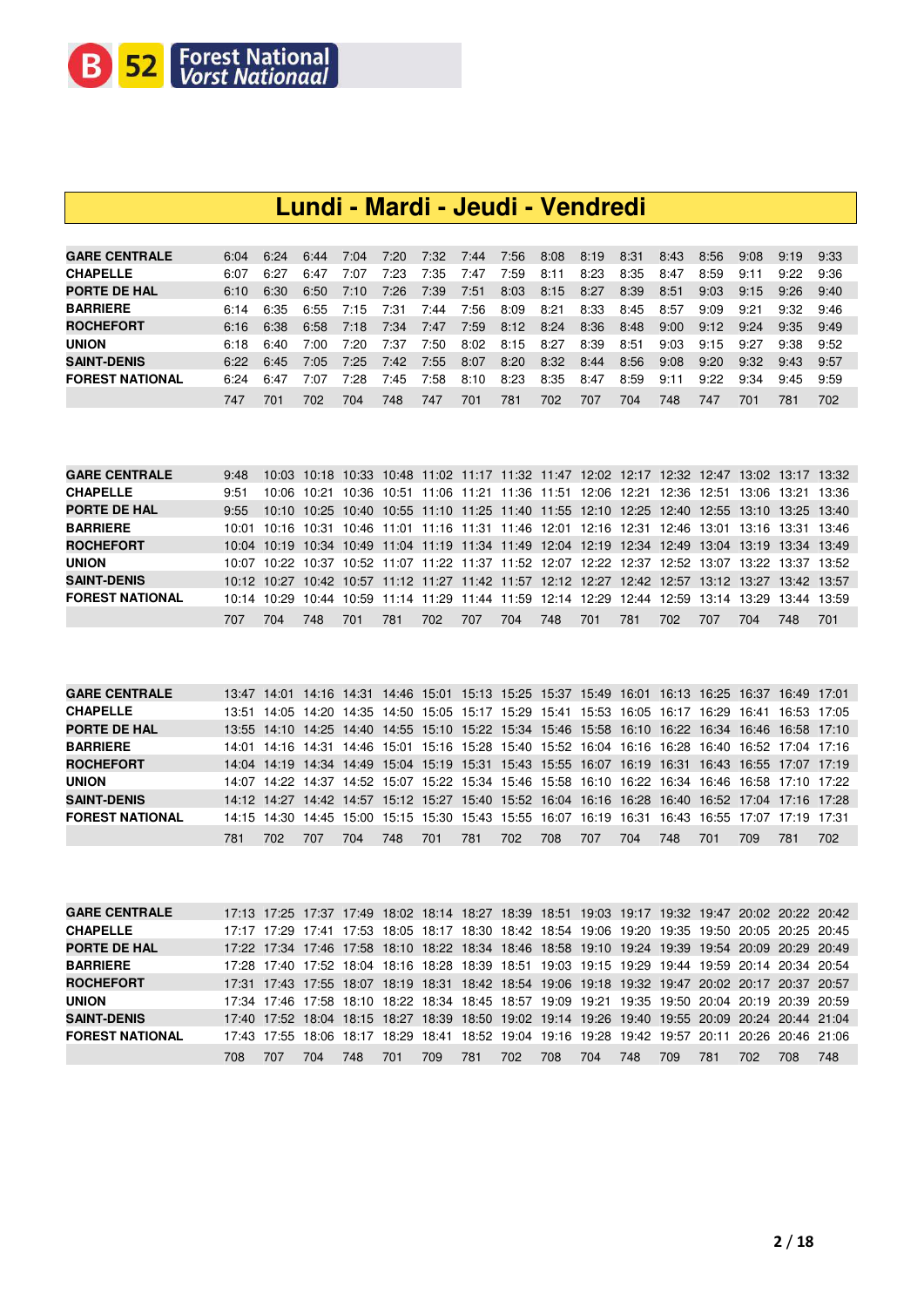|     |     |      |     |     |     |     |     |     | 0:21                                                                                                                                                                                                                                                                                                                                                                                                                                                                                             |
|-----|-----|------|-----|-----|-----|-----|-----|-----|--------------------------------------------------------------------------------------------------------------------------------------------------------------------------------------------------------------------------------------------------------------------------------------------------------------------------------------------------------------------------------------------------------------------------------------------------------------------------------------------------|
|     |     |      |     |     |     |     |     |     | 0:23                                                                                                                                                                                                                                                                                                                                                                                                                                                                                             |
| 709 | 702 | 708. | 748 | 709 | 702 | 708 | 748 | 709 | 708                                                                                                                                                                                                                                                                                                                                                                                                                                                                                              |
|     |     |      |     |     |     |     |     |     | 21:03 21:23 21:43 22:03 22:23 22:43 23:03 23:23 23:43 0:03<br>21:06 21:26 21:46 22:06 22:26 22:46 23:06 23:26 23:46 0:06<br>21:09 21:29 21:49 22:09 22:29 22:49 23:09 23:29 23:49 0:09<br>21:14 21:34 21:54 22:14 22:34 22:54 23:13 23:33 23:53 0:13<br>21:17 21:37 21:57 22:17 22:37 22:57 23:15 23:35 23:55 0:15<br>21:19 21:39 21:59 22:19 22:39 22:59 23:17 23:37 23:57 0:17<br>21:24 21:44 22:04 22:24 22:44 23:03 23:21 23:41 0:01<br>21:26 21:46 22:06 22:26 22:46 23:05 23:23 23:43 0:03 |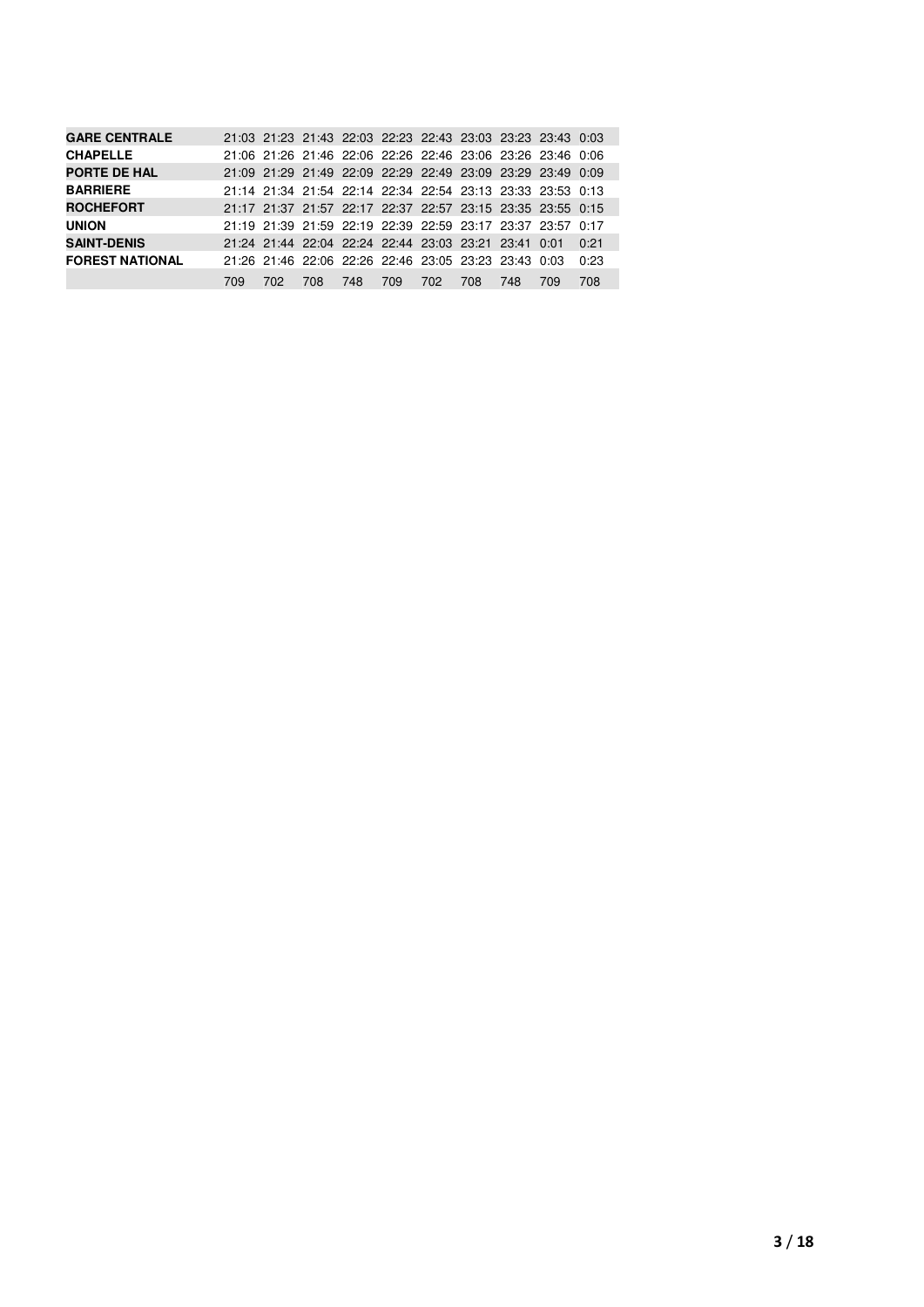## **Lundi au vendredi - Vacances scolaires**

| <b>GARE CENTRALE</b>   | 6:04 | 6:24 | 6:44 | 7:04 | 7:20 | 7:32 | 7:44 | 7:56 | 8:08 | 8:19 | 8:31 | 8:43 | 8:56 | 9:08 | 9:19 | 9:33 |
|------------------------|------|------|------|------|------|------|------|------|------|------|------|------|------|------|------|------|
| <b>CHAPELLE</b>        | ና በ7 | 6:27 | 6:47 | 7:07 | 7:23 | 7:35 | 7:47 | 7:59 | 8:11 | 8:23 | 8:35 | 8:47 | 8:59 | 9:11 | 9:22 | 9:36 |
| <b>PORTE DE HAL</b>    | 6:10 | 6:30 | 6:50 | 7:10 | 7:26 | 7:39 | 7:51 | 8:03 | 8:15 | 8:27 | 8:39 | 8:51 | 9:03 | 9:15 | 9:26 | 9:40 |
| <b>BARRIERE</b>        | 6:14 | 6:34 | 6:54 | 7:14 | 7:30 | 7:43 | 7:55 | 8:08 | 8:21 | 8:33 | 8:45 | 8:57 | 9:09 | 9:21 | 9:32 | 9:46 |
| <b>ROCHEFORT</b>       | 6:16 | 6:37 | 6:57 | 7:17 | 7:33 | 7:46 | 7:58 | 8:11 | 8:24 | 8:36 | 8:48 | 9:00 | 9:12 | 9:24 | 9:35 | 9:49 |
| <b>UNION</b>           | 6:18 | 6:39 | 6:59 | 7:19 | 7:36 | 7:49 | 8:01 | 8:14 | 8:27 | 8:39 | 8:51 | 9:03 | 9:15 | 9:27 | 9:38 | 9:52 |
| <b>SAINT-DENIS</b>     | 6.22 | 6:44 | 7:04 | 7:24 | 7:41 | 7:54 | 8:06 | 8:19 | 8:32 | 8:44 | 8:56 | 9:08 | 9:20 | 9:32 | 9:43 | 9:57 |
| <b>FOREST NATIONAL</b> | 6:24 | 6:46 | 7:06 | 7:26 | 7:43 | 7:56 | 8:08 | 8:21 | 8:34 | 8:46 | 8:58 | 9:10 | 9:22 | 9:34 | 9:45 | 9:59 |
|                        | 747  | 701  | 702. | 704  | 747  | 748  | 701  | 781  | 702  | 704  | 707  | 747  | 748  | 701  | 781  | 702  |

| <b>GARE CENTRALE</b>   | 9:48 |                                                                                                 |      |     |     |  |                 |     |     |     |     |     |     | 10:03 10:18 10:33 10:48 11:03 11:18 11:33 11:48 12:03 12:18 12:33 12:48 13:03 13:18 13:33       |
|------------------------|------|-------------------------------------------------------------------------------------------------|------|-----|-----|--|-----------------|-----|-----|-----|-----|-----|-----|-------------------------------------------------------------------------------------------------|
| <b>CHAPELLE</b>        | 9:51 |                                                                                                 |      |     |     |  |                 |     |     |     |     |     |     | 10:06 10:21 10:36 10:51 11:06 11:21 11:36 11:51 12:06 12:21 12:36 12:51 13:06 13:21 13:36       |
| PORTE DE HAL           | 9:55 |                                                                                                 |      |     |     |  |                 |     |     |     |     |     |     | 10:10 10:25 10:40 10:55 11:10 11:25 11:40 11:55 12:10 12:25 12:40 12:55 13:10 13:25 13:40       |
| <b>BARRIERE</b>        |      |                                                                                                 |      |     |     |  |                 |     |     |     |     |     |     | 10:01 10:16 10:31 10:46 11:01 11:16 11:31 11:46 12:01 12:16 12:31 12:46 13:01 13:16 13:31 13:46 |
| <b>ROCHEFORT</b>       |      |                                                                                                 |      |     |     |  |                 |     |     |     |     |     |     | 10:04 10:19 10:34 10:49 11:04 11:19 11:34 11:49 12:04 12:19 12:34 12:49 13:04 13:19 13:34 13:49 |
| <b>UNION</b>           |      |                                                                                                 |      |     |     |  |                 |     |     |     |     |     |     | 10:07 10:22 10:37 10:52 11:07 11:22 11:37 11:52 12:07 12:22 12:37 12:52 13:07 13:22 13:37 13:52 |
| <b>SAINT-DENIS</b>     |      | 10:12 10:27 10:42 10:57 11:12 11:27 11:42 11:57 12:12 12:27 12:42 12:57 13:12 13:27 13:42 13:57 |      |     |     |  |                 |     |     |     |     |     |     |                                                                                                 |
| <b>FOREST NATIONAL</b> |      |                                                                                                 |      |     |     |  |                 |     |     |     |     |     |     | 10:14 10:29 10:44 10:59 11:14 11:29 11:44 11:59 12:14 12:29 12:44 12:59 13:14 13:29 13:44 13:59 |
|                        | 704  | 747                                                                                             | 748. | 701 | 781 |  | 702 704 747 748 | 701 | 781 | 702 | 704 | 747 | 748 | 701                                                                                             |

| <b>GARE CENTRALE</b>   |       |      |             |     |     |                                           |     |     |             |     |     |                   |     |             | 13:48 14:03 14:18 14:33 14:48 15:03 15:18 15:33 15:47 16:02 16:14 16:26 16:38 16:50 17:02 17:14 |       |
|------------------------|-------|------|-------------|-----|-----|-------------------------------------------|-----|-----|-------------|-----|-----|-------------------|-----|-------------|-------------------------------------------------------------------------------------------------|-------|
| <b>CHAPELLE</b>        | 13:51 |      | 14:06 14:21 |     |     |                                           |     |     |             |     |     |                   |     |             | 14:36 14:51 15:06 15:21 15:36 15:51 16:06 16:18 16:30 16:42 16:54 17:06 17:18                   |       |
| PORTE DE HAL           |       |      |             |     |     |                                           |     |     |             |     |     |                   |     |             | 13:55 14:10 14:25 14:40 14:55 15:10 15:25 15:40 15:55 16:10 16:22 16:34 16:46 16:58 17:10 17:22 |       |
| <b>BARRIERE</b>        | 14:01 |      |             |     |     |                                           |     |     |             |     |     |                   |     |             | 14:16 14:31 14:46 15:01 15:16 15:31 15:46 16:01 16:16 16:28 16:40 16:52 17:04 17:16 17:28       |       |
| <b>ROCHEFORT</b>       |       |      |             |     |     |                                           |     |     |             |     |     |                   |     |             | 14:04 14:19 14:34 14:49 15:04 15:19 15:34 15:49 16:04 16:19 16:31 16:43 16:55 17:07 17:19 17:31 |       |
| <b>UNION</b>           | 14:07 |      |             |     |     |                                           |     |     |             |     |     |                   |     |             | 14:22 14:37 14:52 15:07 15:22 15:37 15:52 16:07 16:22 16:34 16:46 16:58 17:10 17:22 17:34       |       |
| <b>SAINT-DENIS</b>     |       |      |             |     |     |                                           |     |     |             |     |     |                   |     |             | 14:12 14:27 14:42 14:57 15:12 15:27 15:43 15:58 16:13 16:28 16:40 16:52 17:04 17:16 17:28 17:40 |       |
| <b>FOREST NATIONAL</b> | 14:14 |      |             |     |     | 14:29 14:44 15:00 15:15 15:30 15:46 16:01 |     |     | 16:16 16:31 |     |     | 16:43 16:55 17:07 |     | 17:19 17:31 |                                                                                                 | 17:43 |
|                        | 781   | 702. | 704         | 747 | 748 | 701                                       | 781 | 702 | 704         | 747 | 748 | 701               | 709 | 781         | 702.                                                                                            | 704   |

| <b>GARE CENTRALE</b>   |       |       |       |     |             |                                                   |     |     |     |      |     |     |     |     | 17:26 17:38 17:50 18:02 18:16 18:31 18:46 19:02 19:07 19:23 19:43 20:02 20:23 20:43 21:03 21:10 |     |
|------------------------|-------|-------|-------|-----|-------------|---------------------------------------------------|-----|-----|-----|------|-----|-----|-----|-----|-------------------------------------------------------------------------------------------------|-----|
| <b>CHAPELLE</b>        | 17:30 |       |       |     |             |                                                   |     |     |     |      |     |     |     |     | 17:42 17:54 18:05 18:19 18:34 18:49 19:05 19:10 19:26 19:46 20:05 20:26 20:46 21:06 21:13       |     |
| PORTE DE HAL           |       |       |       |     |             |                                                   |     |     |     |      |     |     |     |     | 17:34 17:46 17:58 18:09 18:23 18:38 18:53 19:09 19:14 19:29 19:49 20:08 20:29 20:49 21:09 21:16 |     |
| <b>BARRIERE</b>        |       |       |       |     |             |                                                   |     |     |     |      |     |     |     |     | 17:40 17:52 18:04 18:15 18:29 18:44 18:59 19:15 19:20 19:35 19:55 20:13 20:34 20:54 21:14 21:21 |     |
| <b>ROCHEFORT</b>       |       |       |       |     |             |                                                   |     |     |     |      |     |     |     |     | 17:43 17:55 18:07 18:18 18:32 18:47 19:02 19:18 19:23 19:38 19:58 20:16 20:37 20:57 21:17 21:24 |     |
| <b>UNION</b>           |       |       |       |     |             |                                                   |     |     |     |      |     |     |     |     | 17:46 17:58 18:10 18:21 18:35 18:50 19:05 19:21 19:26 19:41 20:01 20:18 20:39 20:59 21:19 21:27 |     |
| <b>SAINT-DENIS</b>     |       |       |       |     |             | 17:52 18:04 18:15 18:26 18:40 18:55 19:10 19:26 - |     |     |     |      |     |     |     |     | 19:46 20:06 20:23 20:44 21:04 21:24 -                                                           |     |
| <b>FOREST NATIONAL</b> | 17.55 | 18:06 | 18:17 |     | 18:28 18:42 | 18:57 19:12 19:28 -                               |     |     |     |      |     |     |     |     | 19:48 20:08 20:25 20:46 21:06 21:26 -                                                           |     |
|                        | 747   | 748   | 701   | 709 | 781         | 704                                               | 747 | 748 | 676 | 709. | 781 | 747 | 748 | 709 | 781                                                                                             | 678 |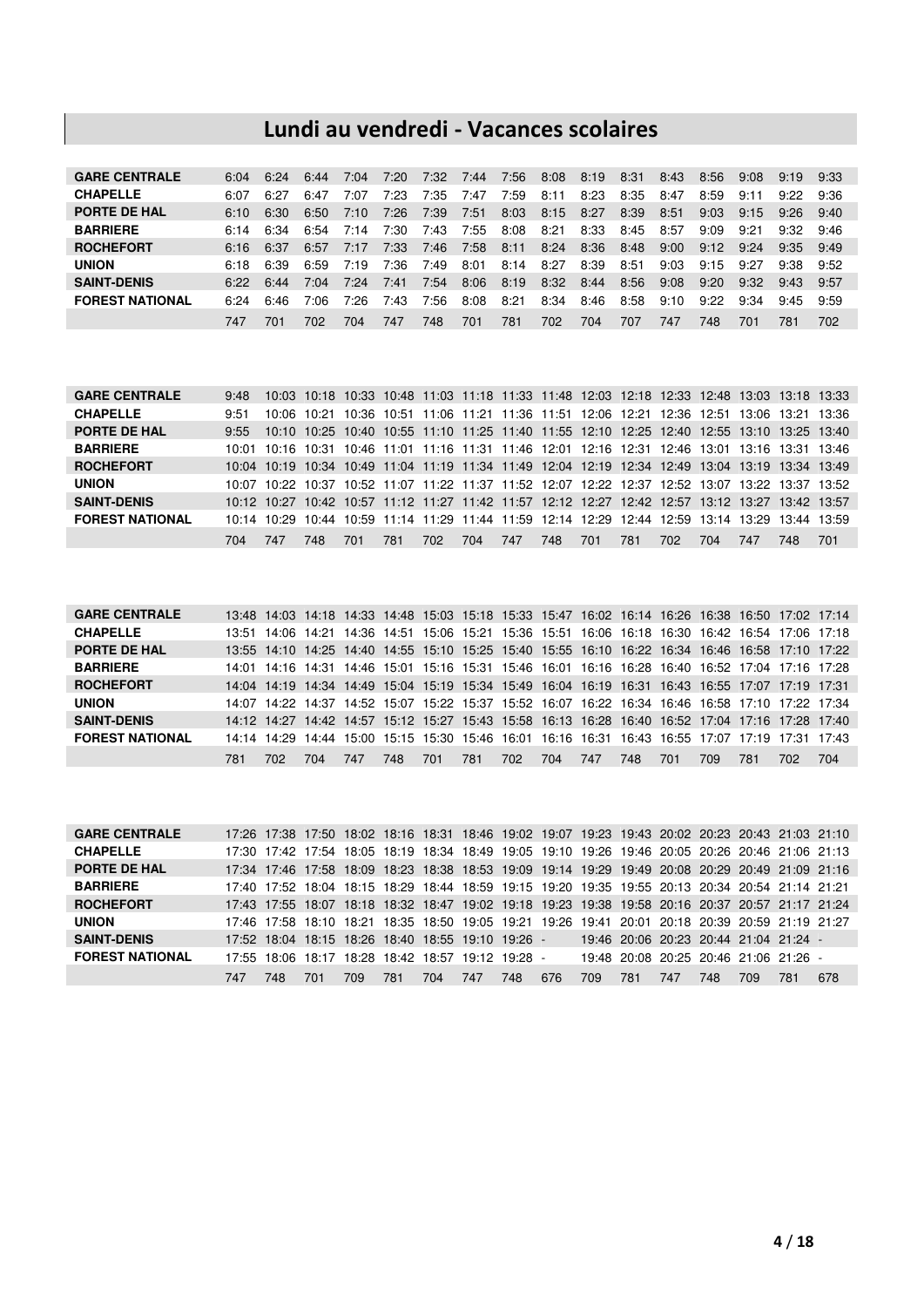| <b>GARE CENTRALE</b>   |     |     |     |     |                                                |     |     | 21:23 21:43 22:03 22:23 22:43 23:03 23:23 23:43 0:03 |      |
|------------------------|-----|-----|-----|-----|------------------------------------------------|-----|-----|------------------------------------------------------|------|
| <b>CHAPELLE</b>        |     |     |     |     |                                                |     |     | 21:26 21:46 22:06 22:26 22:46 23:06 23:26 23:46 0:06 |      |
| PORTE DE HAL           |     |     |     |     |                                                |     |     | 21:29 21:49 22:09 22:29 22:49 23:09 23:29 23:49 0:09 |      |
| <b>BARRIERE</b>        |     |     |     |     |                                                |     |     | 21:34 21:54 22:14 22:34 22:54 23:13 23:33 23:53 0:13 |      |
| <b>ROCHEFORT</b>       |     |     |     |     |                                                |     |     | 21:37 21:57 22:17 22:37 22:57 23:15 23:35 23:55 0:15 |      |
| <b>UNION</b>           |     |     |     |     |                                                |     |     | 21:39 21:59 22:19 22:39 22:59 23:17 23:37 23:57 0:17 |      |
| <b>SAINT-DENIS</b>     |     |     |     |     | 21:44 22:04 22:24 22:44 23:03 23:21 23:41 0:01 |     |     |                                                      | 0:21 |
| <b>FOREST NATIONAL</b> |     |     |     |     | 21:46 22:06 22:26 22:46 23:05 23:23 23:43 0:03 |     |     |                                                      | 0:23 |
|                        | 747 | 748 | 709 | 781 | 747                                            | 748 | 709 | 781                                                  | 748  |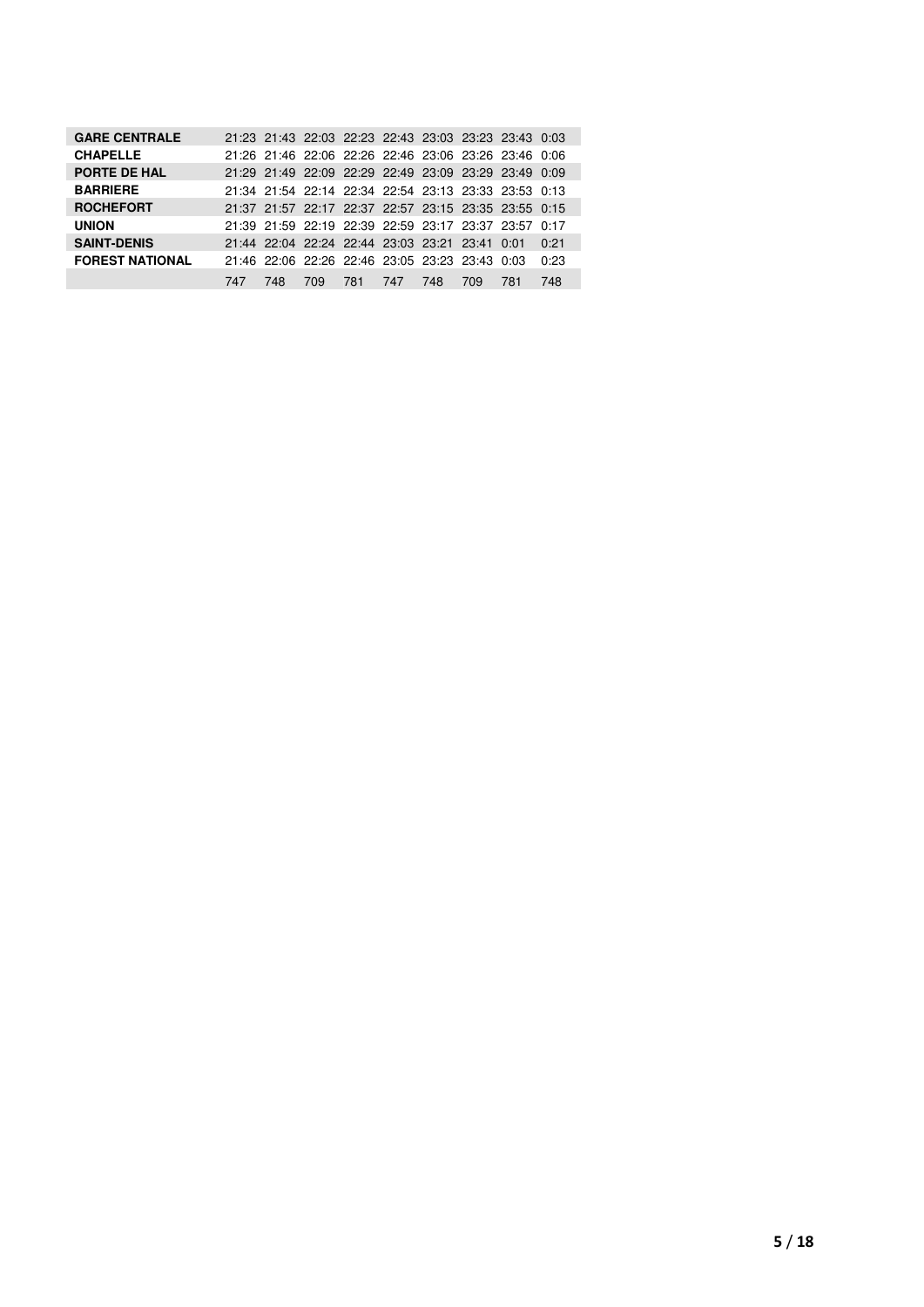|                        |      |      |      |      |      |      | <b>Mercredi</b> |      |      |      |      |      |      |      |      |      |
|------------------------|------|------|------|------|------|------|-----------------|------|------|------|------|------|------|------|------|------|
|                        |      |      |      |      |      |      |                 |      |      |      |      |      |      |      |      |      |
| <b>GARE CENTRALE</b>   | 6:04 | 6:24 | 6:44 | 7:04 | 7:20 | 7:32 | 7:44            | 7:56 | 8:08 | 8:19 | 8:31 | 8:43 | 8:56 | 9:08 | 9:19 | 9:33 |
| <b>CHAPELLE</b>        | 6:07 | 6:27 | 6:47 | 7:07 | 7:23 | 7:35 | 7:47            | 7:59 | 8:11 | 8:23 | 8:35 | 8:47 | 8:59 | 9:11 | 9:22 | 9:36 |
| <b>PORTE DE HAL</b>    | 6:10 | 6:30 | 6:50 | 7:10 | 7:26 | 7:39 | 7:51            | 8:03 | 8:15 | 8:27 | 8:39 | 8:51 | 9:03 | 9:15 | 9:26 | 9:40 |
| <b>BARRIERE</b>        | 6:14 | 6:35 | 6:55 | 7:15 | 7:31 | 7:44 | 7:56            | 8:09 | 8:21 | 8:33 | 8:45 | 8:57 | 9:09 | 9:21 | 9:32 | 9:46 |
| <b>ROCHEFORT</b>       | 6:16 | 6:38 | 6:58 | 7:18 | 7:34 | 7:47 | 7:59            | 8:12 | 8:24 | 8:36 | 8:48 | 9:00 | 9:12 | 9:24 | 9:35 | 9:49 |
| <b>UNION</b>           | 6:18 | 6:40 | 7:00 | 7:20 | 7:37 | 7:50 | 8:02            | 8:15 | 8:27 | 8:39 | 8:51 | 9:03 | 9:15 | 9:27 | 9:38 | 9:52 |
| <b>SAINT-DENIS</b>     | 6:22 | 6:45 | 7:05 | 7:25 | 7:42 | 7:55 | 8:07            | 8:20 | 8:32 | 8:44 | 8:56 | 9:08 | 9:20 | 9:32 | 9:43 | 9:57 |
| <b>FOREST NATIONAL</b> | 6:24 | 6:47 | 7:07 | 7:28 | 7:45 | 7:58 | 8:10            | 8:23 | 8:35 | 8:47 | 8:59 | 9:11 | 9:22 | 9:34 | 9:45 | 9:59 |
|                        | 747  | 701  | 702  | 704  | 748  | 747  | 701             | 781  | 702  | 707  | 704  | 748  | 747  | 701  | 781  | 702  |

| <b>GARE CENTRALE</b>   | 9:48 |     |      |       |     |     |     |     |     |     |     |     |     |     | 10:03 10:18 10:33 10:48 11:02 11:17 11:32 11:47 12:02 12:17 12:32 12:47 13:02 13:17 13:32       |     |
|------------------------|------|-----|------|-------|-----|-----|-----|-----|-----|-----|-----|-----|-----|-----|-------------------------------------------------------------------------------------------------|-----|
| <b>CHAPELLE</b>        | 9:51 |     |      |       |     |     |     |     |     |     |     |     |     |     | 10:06 10:21 10:36 10:51 11:06 11:21 11:36 11:51 12:06 12:21 12:36 12:51 13:06 13:21 13:36       |     |
| <b>PORTE DE HAL</b>    | 9.55 |     |      |       |     |     |     |     |     |     |     |     |     |     | 10:10 10:25 10:40 10:55 11:10 11:25 11:40 11:55 12:10 12:25 12:40 12:55 13:10 13:25 13:40       |     |
| <b>BARRIERE</b>        |      |     |      |       |     |     |     |     |     |     |     |     |     |     | 10:01 10:16 10:31 10:46 11:01 11:16 11:31 11:46 12:01 12:16 12:31 12:46 13:01 13:16 13:31 13:46 |     |
| <b>ROCHEFORT</b>       |      |     |      |       |     |     |     |     |     |     |     |     |     |     | 10:04 10:19 10:34 10:49 11:04 11:19 11:34 11:49 12:04 12:19 12:34 12:49 13:04 13:19 13:34 13:49 |     |
| <b>UNION</b>           |      |     |      |       |     |     |     |     |     |     |     |     |     |     | 10:07 10:22 10:37 10:52 11:07 11:22 11:37 11:52 12:07 12:22 12:37 12:52 13:07 13:22 13:37 13:52 |     |
| <b>SAINT-DENIS</b>     |      |     |      |       |     |     |     |     |     |     |     |     |     |     | 10:12 10:27 10:42 10:57 11:12 11:27 11:42 11:57 12:12 12:27 12:42 12:57 13:12 13:27 13:42 13:57 |     |
| <b>FOREST NATIONAL</b> |      |     |      |       |     |     |     |     |     |     |     |     |     |     | 10:14 10:29 10:44 10:59 11:14 11:29 11:44 11:59 12:14 12:29 12:44 12:59 13:14 13:29 13:44 13:59 |     |
|                        | 707  | 704 | -748 | - 701 | 781 | 702 | 707 | 704 | 748 | 701 | 781 | 702 | 707 | 704 | 748                                                                                             | 701 |

| <b>GARE CENTRALE</b>   |       |      |                                           |     |      |     |     |      | 13:47 14:01 14:16 14:31 14:46 15:01 15:13 15:25 15:37 15:49 16:01 16:13 16:25 16:37 16:49 17:01 |     |     |     |     |     |     |     |
|------------------------|-------|------|-------------------------------------------|-----|------|-----|-----|------|-------------------------------------------------------------------------------------------------|-----|-----|-----|-----|-----|-----|-----|
| <b>CHAPELLE</b>        |       |      | 13:51 14:05 14:20 14:35 14:50 15:05 15:17 |     |      |     |     |      | 15:29  15:41  15:53  16:05  16:17  16:29  16:41  16:53  17:05                                   |     |     |     |     |     |     |     |
| <b>PORTE DE HAL</b>    |       |      |                                           |     |      |     |     |      | 13:55 14:10 14:25 14:40 14:55 15:10 15:22 15:34 15:46 15:58 16:10 16:22 16:34 16:46 16:58 17:10 |     |     |     |     |     |     |     |
| <b>BARRIERE</b>        |       |      |                                           |     |      |     |     |      | 14:01 14:16 14:31 14:46 15:01 15:16 15:28 15:40 15:52 16:04 16:16 16:28 16:40 16:52 17:04 17:16 |     |     |     |     |     |     |     |
| <b>ROCHEFORT</b>       |       |      |                                           |     |      |     |     |      | 14:04 14:19 14:34 14:49 15:04 15:19 15:31 15:43 15:55 16:07 16:19 16:31 16:43 16:55 17:07 17:19 |     |     |     |     |     |     |     |
| <b>UNION</b>           | 14:07 |      |                                           |     |      |     |     |      | 14:22 14:37 14:52 15:07 15:22 15:34 15:46 15:58 16:10 16:22 16:34 16:46 16:58 17:10 17:22       |     |     |     |     |     |     |     |
| <b>SAINT-DENIS</b>     |       |      |                                           |     |      |     |     |      | 14:12 14:27 14:42 14:57 15:12 15:27 15:40 15:52 16:04 16:16 16:28 16:40 16:52 17:04 17:16 17:28 |     |     |     |     |     |     |     |
| <b>FOREST NATIONAL</b> |       |      |                                           |     |      |     |     |      | 14:15 14:30 14:45 15:00 15:15 15:30 15:43 15:55 16:07 16:19 16:31 16:43 16:55 17:07 17:19 17:31 |     |     |     |     |     |     |     |
|                        | 781   | 702. | 707                                       | 704 | 748. | 701 | 781 | 702. | 708                                                                                             | 707 | 704 | 748 | 701 | 709 | 781 | 702 |

| <b>GARE CENTRALE</b>   |     |     |     |     |     |     |     |     |     |     |     |     |     |      | 17:13 17:25 17:37 17:49 18:02 18:14 18:27 18:39 18:51 19:03 19:17 19:32 19:47 20:02 20:22 20:42 |     |
|------------------------|-----|-----|-----|-----|-----|-----|-----|-----|-----|-----|-----|-----|-----|------|-------------------------------------------------------------------------------------------------|-----|
| <b>CHAPELLE</b>        |     |     |     |     |     |     |     |     |     |     |     |     |     |      | 17:17 17:29 17:41 17:53 18:05 18:17 18:30 18:42 18:54 19:06 19:20 19:35 19:50 20:05 20:25 20:45 |     |
| <b>PORTE DE HAL</b>    |     |     |     |     |     |     |     |     |     |     |     |     |     |      | 17:22 17:34 17:46 17:58 18:10 18:22 18:34 18:46 18:58 19:10 19:24 19:39 19:54 20:09 20:29 20:49 |     |
| <b>BARRIERE</b>        |     |     |     |     |     |     |     |     |     |     |     |     |     |      | 17:28 17:40 17:52 18:04 18:16 18:28 18:39 18:51 19:03 19:15 19:29 19:44 19:59 20:14 20:34 20:54 |     |
| <b>ROCHEFORT</b>       |     |     |     |     |     |     |     |     |     |     |     |     |     |      | 17:31 17:43 17:55 18:07 18:19 18:31 18:42 18:54 19:06 19:18 19:32 19:47 20:02 20:17 20:37 20:57 |     |
| <b>UNION</b>           |     |     |     |     |     |     |     |     |     |     |     |     |     |      | 17:34 17:46 17:58 18:10 18:22 18:34 18:45 18:57 19:09 19:21 19:35 19:50 20:04 20:19 20:39 20:59 |     |
| <b>SAINT-DENIS</b>     |     |     |     |     |     |     |     |     |     |     |     |     |     |      | 17:40 17:52 18:04 18:15 18:27 18:39 18:50 19:02 19:14 19:26 19:40 19:55 20:09 20:24 20:44 21:04 |     |
| <b>FOREST NATIONAL</b> |     |     |     |     |     |     |     |     |     |     |     |     |     |      | 17:43 17:55 18:06 18:17 18:29 18:41 18:52 19:04 19:16 19:28 19:42 19:57 20:11 20:26 20:46 21:06 |     |
|                        | 708 | 707 | 704 | 748 | 701 | 709 | 781 | 702 | 708 | 704 | 748 | 709 | 781 | 702. | 708                                                                                             | 748 |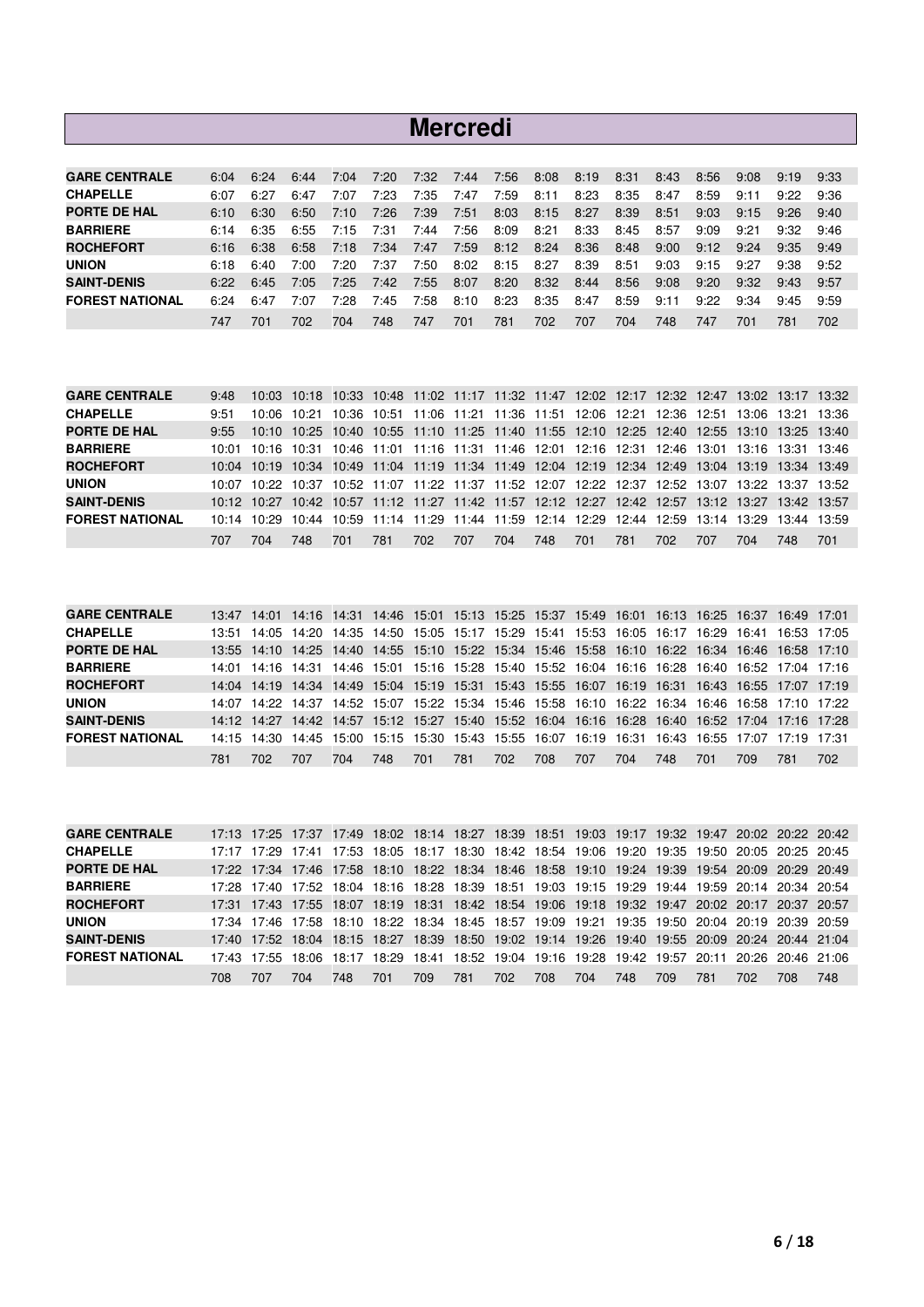| <b>GARE CENTRALE</b>   |     |     | 21:03 21:23 21:43 22:03 22:23 22:43 23:03 23:23 23:43 0:03 |     |     |     |     |     |     |      |
|------------------------|-----|-----|------------------------------------------------------------|-----|-----|-----|-----|-----|-----|------|
| <b>CHAPELLE</b>        |     |     | 21:06 21:26 21:46 22:06 22:26 22:46 23:06 23:26 23:46 0:06 |     |     |     |     |     |     |      |
| <b>PORTE DE HAL</b>    |     |     | 21:09 21:29 21:49 22:09 22:29 22:49 23:09 23:29 23:49 0:09 |     |     |     |     |     |     |      |
| <b>BARRIERE</b>        |     |     | 21:14 21:34 21:54 22:14 22:34 22:54 23:13 23:33 23:53 0:13 |     |     |     |     |     |     |      |
| <b>ROCHEFORT</b>       |     |     | 21:17 21:37 21:57 22:17 22:37 22:57 23:15 23:35 23:55 0:15 |     |     |     |     |     |     |      |
| <b>UNION</b>           |     |     | 21:19 21:39 21:59 22:19 22:39 22:59 23:17 23:37 23:57 0:17 |     |     |     |     |     |     |      |
| <b>SAINT-DENIS</b>     |     |     | 21:24 21:44 22:04 22:24 22:44 23:03 23:21 23:41 0:01       |     |     |     |     |     |     | 0:21 |
| <b>FOREST NATIONAL</b> |     |     | 21:26 21:46 22:06 22:26 22:46 23:05 23:23 23:43 0:03       |     |     |     |     |     |     | 0:23 |
|                        | 709 | 702 | 708                                                        | 748 | 709 | 702 | 708 | 748 | 709 | 708  |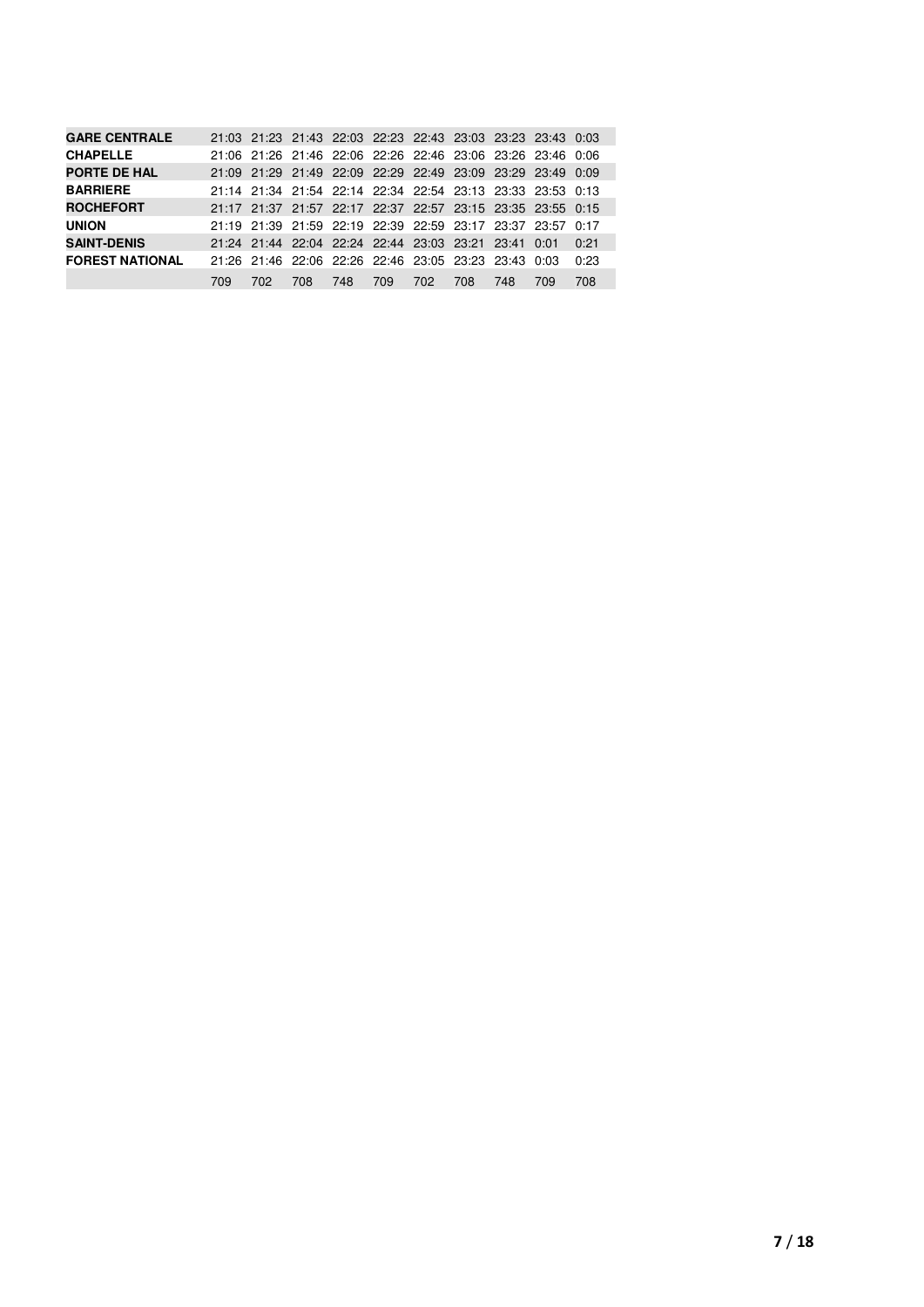|                        |      |      |      |      |      | <b>Samedi</b> |      |      |      |      |       |       |                   |       |                               |     |
|------------------------|------|------|------|------|------|---------------|------|------|------|------|-------|-------|-------------------|-------|-------------------------------|-----|
|                        |      |      |      |      |      |               |      |      |      |      |       |       |                   |       |                               |     |
| <b>GARE CENTRALE</b>   | 6:04 | 6:34 | 7:04 | 7:24 | 7:44 | 8:04          | 8:24 | 8:44 | 9:04 | 9:24 | 9:44  |       |                   |       | 10:02 10:22 10:42 11:02 11:22 |     |
| <b>CHAPELLE</b>        | 6:07 | 6:37 | 7:07 | 7:27 | 7:47 | 8:07          | 8:27 | 8:47 | 9:07 | 9:27 | 9:47  | 10:06 | 10:26             |       | 10:46 11:06 11:26             |     |
| <b>PORTE DE HAL</b>    | 6:10 | 6:40 | 7:10 | 7:30 | 7:50 | 8:10          | 8:30 | 8:50 | 9:10 | 9:30 | 9:50  |       |                   |       | 10:10 10:30 10:50 11:10 11:30 |     |
| <b>BARRIERE</b>        | 6:14 | 6:44 | 7:14 | 7:34 | 7:54 | 8:14          | 8:34 | 8:54 | 9:14 | 9:35 | 9:55  |       |                   |       | 10:15 10:35 10:55 11:15 11:35 |     |
| <b>ROCHEFORT</b>       | 6:16 | 6:46 | 7:16 | 7:36 | 7:56 | 8:16          | 8:36 | 8:56 | 9:16 | 9:37 | 9:57  |       |                   |       | 10:17 10:37 10:57 11:17 11:37 |     |
| <b>UNION</b>           | 6:18 | 6:48 | 7:18 | 7:38 | 7:58 | 8:18          | 8:38 | 8:58 | 9:18 | 9:39 | 9:59  |       | 10:19 10:40 11:00 |       | 11:20 11:40                   |     |
| <b>SAINT-DENIS</b>     | 6:22 | 6:52 | 7:22 | 7:42 | 8:02 | 8:22          | 8:42 | 9:02 | 9:22 | 9:44 | 10:04 |       |                   |       | 10:24 10:45 11:05 11:25 11:45 |     |
| <b>FOREST NATIONAL</b> | 6:24 | 6:54 | 7:24 | 7:44 | 8:04 | 8:24          | 8:44 | 9:04 | 9:24 | 9:46 | 10:06 | 10:26 | 10:48             | 11:08 | 11:28 11:48                   |     |
|                        | 746  | 701  | 703  | 746. | 747  | 701           | 703  | 746  | 747  | 701  | 703   | 746   | 747               | 701   | 703.                          | 746 |

| <b>GARE CENTRALE</b>   |     |     |                                                                                                 |      |     |       |     |     |     |     |     |     |     |     |     | 11:42 12:02 12:22 12:41 13:01 13:16 13:31 13:46 14:01 14:16 14:31 14:46 15:01 15:16 15:31 15:46 |
|------------------------|-----|-----|-------------------------------------------------------------------------------------------------|------|-----|-------|-----|-----|-----|-----|-----|-----|-----|-----|-----|-------------------------------------------------------------------------------------------------|
| <b>CHAPELLE</b>        |     |     | 11:46 12:06 12:26 12:45 13:05 13:20 13:35 13:50 14:05 14:20 14:35 14:50 15:05 15:20 15:35 15:50 |      |     |       |     |     |     |     |     |     |     |     |     |                                                                                                 |
| <b>PORTE DE HAL</b>    |     |     | 11:50 12:10 12:30 12:50 13:10 13:25 13:40 13:55 14:10 14:25 14:40 14:55 15:10 15:25 15:40 15:55 |      |     |       |     |     |     |     |     |     |     |     |     |                                                                                                 |
| <b>BARRIERE</b>        |     |     | 11:55 12:16 12:36 12:56 13:16 13:31 13:46 14:01 14:17 14:32 14:47 15:02 15:17 15:32 15:47 16:02 |      |     |       |     |     |     |     |     |     |     |     |     |                                                                                                 |
| <b>ROCHEFORT</b>       |     |     | 11:57 12:19 12:39 12:59 13:19 13:34 13:49 14:04 14:20 14:35 14:50 15:05 15:20 15:35 15:50 16:05 |      |     |       |     |     |     |     |     |     |     |     |     |                                                                                                 |
| <b>UNION</b>           |     |     | 12:00 12:22 12:42 13:02 13:22 13:37 13:52 14:07 14:23 14:38 14:53 15:08 15:23 15:38 15:53 16:08 |      |     |       |     |     |     |     |     |     |     |     |     |                                                                                                 |
| <b>SAINT-DENIS</b>     |     |     | 12:05 12:27 12:47 13:07 13:27 13:42 13:57 14:12 14:28 14:43 14:58 15:13 15:28 15:43 15:58 16:13 |      |     |       |     |     |     |     |     |     |     |     |     |                                                                                                 |
| <b>FOREST NATIONAL</b> |     |     |                                                                                                 |      |     |       |     |     |     |     |     |     |     |     |     | 12:08 12:30 12:50 13:10 13:30 13:45 14:00 14:15 14:31 14:46 15:01 15:16 15:31 15:46 16:01 16:16 |
|                        | 781 | 747 | 701                                                                                             | 703. | 746 | - 781 | 747 | 701 | 706 | 703 | 746 | 781 | 747 | 701 | 706 | 703                                                                                             |

| <b>GARE CENTRALE</b>   |       |     |     |     |      |                                                                                 |     |     |     |     |     |     |       |     | 16:01 16:16 16:31 16:46 17:01 17:16 17:31 17:46 18:01 18:16 18:31 18:46 19:02 19:02 19:22 19:42 |             |
|------------------------|-------|-----|-----|-----|------|---------------------------------------------------------------------------------|-----|-----|-----|-----|-----|-----|-------|-----|-------------------------------------------------------------------------------------------------|-------------|
| <b>CHAPELLE</b>        |       |     |     |     |      | 16:05 16:20 16:35 16:50 17:05 17:20 17:35 17:50 18:05 18:20 18:35 18:50 19:06   |     |     |     |     |     |     |       |     | 19:06 19:26 19:46                                                                               |             |
| <b>PORTE DE HAL</b>    |       |     |     |     |      | 16:10 16:25 16:40 16:55 17:10 17:25 17:40 17:55 18:10 18:25 18:40 18:55 19:10   |     |     |     |     |     |     |       |     | 19:10 19:30 19:50                                                                               |             |
| <b>BARRIERE</b>        |       |     |     |     |      |                                                                                 |     |     |     |     |     |     |       |     | 16:17 16:32 16:47 17:02 17:17 17:32 17:47 18:02 18:16 18:31 18:46 19:01 19:15 19:15 19:35 19:55 |             |
| <b>ROCHEFORT</b>       |       |     |     |     |      |                                                                                 |     |     |     |     |     |     |       |     | 16:20 16:35 16:50 17:05 17:20 17:35 17:50 18:05 18:19 18:34 18:49 19:04 19:18 19:18 19:38 19:58 |             |
| <b>UNION</b>           |       |     |     |     |      | 16:23 16:38 16:53 17:08 17:23 17:38 17:53 18:08 18:22 18:37 18:52 19:07         |     |     |     |     |     |     | 19:21 |     | 19:21 19:41 20:01                                                                               |             |
| <b>SAINT-DENIS</b>     |       |     |     |     |      | 16:28 16:43 16:58 17:13 17:28 17:43 17:58 18:13 18:27 18:42 18:57 19:12 19:26 - |     |     |     |     |     |     |       |     |                                                                                                 | 19:46 20:06 |
| <b>FOREST NATIONAL</b> | 16:31 |     |     |     |      | 16:46 17:01 17:16 17:31 17:46 18:01 18:15 18:29 18:44 18:59 19:14 19:28 -       |     |     |     |     |     |     |       |     |                                                                                                 | 19:48 20:08 |
|                        | 746   | 781 | 747 | 701 | 706. | 703                                                                             | 746 | 781 | 747 | 701 | 706 | 703 | 746.  | 605 | 747                                                                                             | 701         |

| <b>GARE CENTRALE</b>   |     |                           |     |     |     |     |     |                                                |     |     |      |     | 20:02 20:21 20:41 21:03 21:11 21:23 21:43 22:03 22:23 22:43 23:03 23:23 23:43 0:03 |      |
|------------------------|-----|---------------------------|-----|-----|-----|-----|-----|------------------------------------------------|-----|-----|------|-----|------------------------------------------------------------------------------------|------|
| <b>CHAPELLE</b>        |     |                           |     |     |     |     |     |                                                |     |     |      |     | 20:06 20:25 20:45 21:06 21:14 21:26 21:46 22:06 22:26 22:46 23:06 23:26 23:46 0:06 |      |
| <b>PORTE DE HAL</b>    |     |                           |     |     |     |     |     |                                                |     |     |      |     | 20:10 20:29 20:49 21:09 21:17 21:29 21:49 22:09 22:29 22:49 23:09 23:29 23:49 0:09 |      |
| <b>BARRIERE</b>        |     |                           |     |     |     |     |     |                                                |     |     |      |     | 20:15 20:34 20:54 21:14 21:22 21:34 21:54 22:14 22:34 22:54 23:13 23:33 23:53 0:13 |      |
| <b>ROCHEFORT</b>       |     |                           |     |     |     |     |     |                                                |     |     |      |     | 20:18 20:37 20:57 21:17 21:25 21:37 21:57 22:17 22:37 22:57 23:15 23:35 23:55 0:15 |      |
| <b>UNION</b>           |     |                           |     |     |     |     |     |                                                |     |     |      |     | 20:20 20:39 20:59 21:19 21:28 21:39 21:59 22:19 22:39 22:59 23:17 23:37 23:57 0:17 |      |
| <b>SAINT-DENIS</b>     |     | 20:25 20:44 21:04 21:24 - |     |     |     |     |     | 21:44 22:04 22:24 22:44 23:03 23:21 23:41 0:01 |     |     |      |     |                                                                                    | 0.21 |
| <b>FOREST NATIONAL</b> |     | 20:27 20:46 21:06 21:26 - |     |     |     |     |     | 21:46 22:06 22:26 22:46 23:05 23:23 23:43 0:03 |     |     |      |     |                                                                                    | 0:23 |
|                        | 706 | 746.                      | 747 | 701 | 681 | 706 | 746 | 747                                            | 701 | 706 | 746. | 747 | 701                                                                                | 746  |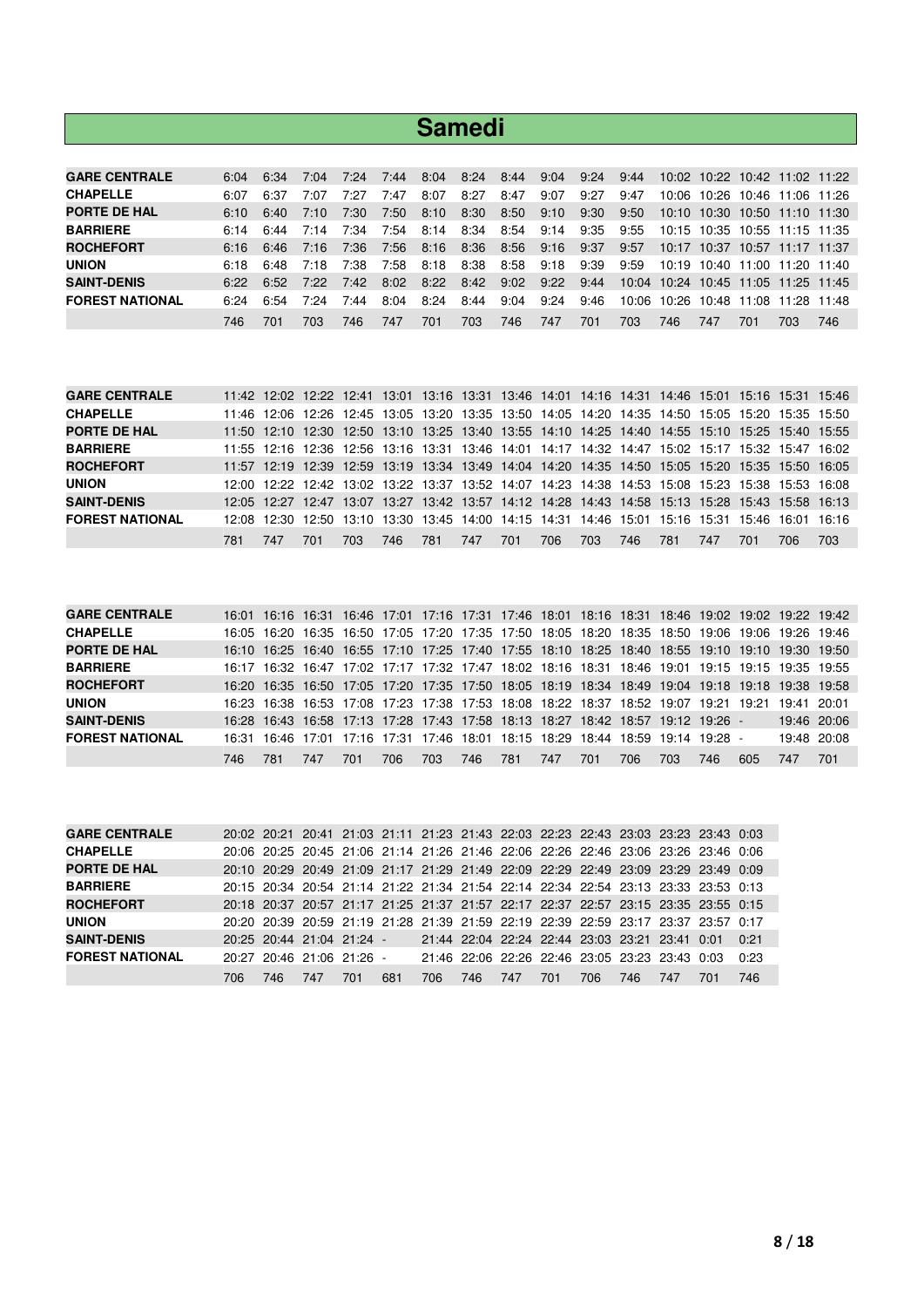# **Dimanche et jours fériés**

| <b>GARE CENTRALE</b>   | 6:04 | 6:34 | 7:04 | 7:34 | 8:04 | 8:34 | 9:03 | 9:23 | 9:43  |                                                 |     |                         | 10:03 10:23 10:43 11:03 11:23 11:43 12:03 |       |                   |       |
|------------------------|------|------|------|------|------|------|------|------|-------|-------------------------------------------------|-----|-------------------------|-------------------------------------------|-------|-------------------|-------|
| <b>CHAPELLE</b>        | 6:07 | 6:37 | 7:07 | 7:37 | 8:07 | 8:37 | 9:06 | 9:26 | 9:46  |                                                 |     | 10:06 10:26 10:46 11:07 |                                           |       | 11:27 11:47 12:07 |       |
| <b>PORTE DE HAL</b>    | 6:10 | 6:40 | 7:10 | 7:40 | 8:10 | 8:40 | 9:09 | 9:29 | 9:50  |                                                 |     |                         | 10:10 10:30 10:50 11:12 11:32 11:52 12:12 |       |                   |       |
| <b>BARRIERE</b>        | 6:14 | 6:44 | 7:15 | 7:45 | 8:15 | 8:45 | 9:14 | 9:34 | 9:55  |                                                 |     |                         | 10:15 10:35 10:55 11:17 11:37 11:57 12:18 |       |                   |       |
| <b>ROCHEFORT</b>       | 6:16 | 6:46 | 7:17 | 7:47 | 8:17 | 8:47 | 9:16 | 9:36 | 9:57  |                                                 |     |                         | 10:17 10:37 10:57 11:19 11:39 11:59 12:21 |       |                   |       |
| <b>UNION</b>           | 6:18 | 6:48 | 7:19 | 7:49 | 8:19 | 8:49 | 9:18 | 9:38 | 9:59  | 10:19 10:39 10:59 11:21 11:41 12:01 12:24       |     |                         |                                           |       |                   |       |
| <b>SAINT-DENIS</b>     | 6.22 | 6:52 | 7:23 | 7:53 | 8:23 | 8:53 | 9:22 | 9:42 |       | 10:03 10:23 10:43 11:03 11:25 11:45 12:05 12:28 |     |                         |                                           |       |                   |       |
| <b>FOREST NATIONAL</b> | 6.24 | 6:54 | 7:25 | 7:55 | 8:25 | 8:55 | 9:24 | 9:44 | 10:05 | 10:25 10:45 11:05                               |     |                         | 11:27                                     | 11:47 | 12.07             | 12:30 |
|                        | 764  | 701  | 703  | 764  | 701  | 703  | 764  | 701  | 703   | 765                                             | 764 | 701                     | 703                                       | 765.  | 764               | 701   |

| <b>GARE CENTRALE</b>   |      |             |     |     |     |         |     |       |     |     |     |     |     | 12:23 12:43 13:03 13:23 13:43 14:03 14:23 14:43 15:03 15:23 15:43 16:03 16:23 16:43 17:03 17:23 |     |
|------------------------|------|-------------|-----|-----|-----|---------|-----|-------|-----|-----|-----|-----|-----|-------------------------------------------------------------------------------------------------|-----|
| <b>CHAPELLE</b>        |      | 12:27 12:47 |     |     |     |         |     |       |     |     |     |     |     | 13:07 13:27 13:47 14:07 14:27 14:47 15:07 15:27 15:47 16:07 16:27 16:47 17:06 17:26             |     |
| <b>PORTE DE HAL</b>    |      |             |     |     |     |         |     |       |     |     |     |     |     | 12:32 12:52 13:12 13:32 13:52 14:12 14:32 14:52 15:12 15:32 15:52 16:12 16:32 16:52 17:11 17:31 |     |
| <b>BARRIERE</b>        |      |             |     |     |     |         |     |       |     |     |     |     |     | 12:38 12:58 13:18 13:38 13:58 14:18 14:38 14:58 15:18 15:38 15:58 16:18 16:38 16:58 17:16 17:36 |     |
| <b>ROCHEFORT</b>       |      |             |     |     |     |         |     |       |     |     |     |     |     | 12:41 13:01 13:21 13:41 14:01 14:21 14:41 15:01 15:21 15:41 16:01 16:21 16:41 17:01 17:19 17:39 |     |
| <b>UNION</b>           |      |             |     |     |     |         |     |       |     |     |     |     |     | 12:44 13:04 13:24 13:44 14:04 14:24 14:44 15:04 15:24 15:44 16:04 16:24 16:44 17:04 17:22 17:42 |     |
| <b>SAINT-DENIS</b>     |      |             |     |     |     |         |     |       |     |     |     |     |     | 12:49 13:09 13:29 13:49 14:09 14:29 14:49 15:09 15:29 15:49 16:09 16:29 16:49 17:09 17:27 17:47 |     |
| <b>FOREST NATIONAL</b> |      |             |     |     |     |         |     |       |     |     |     |     |     | 12:51 13:11 13:31 13:51 14:11 14:31 14:51 15:11 15:31 15:51 16:11 16:31 16:51 17:11 17:29 17:49 |     |
|                        | 703. | 765         | 764 | 701 | 703 | 765 764 | 701 | - 703 | 765 | 764 | 701 | 703 | 765 | 764                                                                                             | 701 |

| <b>GARE CENTRALE</b>   |       |     |                                                                                       |     |     |     |     |     |     |     |     |     |     |      | 17:43 18:03 18:23 18:43 19:03 19:23 19:43 20:03 20:22 20:42 21:03 21:23 21:43 22:03 22:06 22:23 |       |
|------------------------|-------|-----|---------------------------------------------------------------------------------------|-----|-----|-----|-----|-----|-----|-----|-----|-----|-----|------|-------------------------------------------------------------------------------------------------|-------|
| <b>CHAPELLE</b>        | 17:46 |     |                                                                                       |     |     |     |     |     |     |     |     |     |     |      | 18:06 18:26 18:46 19:06 19:26 19:46 20:06 20:25 20:45 21:06 21:26 21:46 22:06 22:09 22:26       |       |
| <b>PORTE DE HAL</b>    |       |     |                                                                                       |     |     |     |     |     |     |     |     |     |     |      | 17:51 18:11 18:31 18:51 19:11 19:31 19:51 20:10 20:29 20:49 21:09 21:29 21:49 22:09 22:12 22:29 |       |
| <b>BARRIERE</b>        |       |     |                                                                                       |     |     |     |     |     |     |     |     |     |     |      | 17:56 18:16 18:36 18:56 19:16 19:36 19:56 20:15 20:34 20:54 21:14 21:34 21:54 22:14 22:17 22:34 |       |
| <b>ROCHEFORT</b>       |       |     |                                                                                       |     |     |     |     |     |     |     |     |     |     |      | 17:59 18:19 18:39 18:59 19:19 19:39 19:59 20:18 20:37 20:57 21:17 21:37 21:57 22:17 22:20 22:37 |       |
| <b>UNION</b>           |       |     |                                                                                       |     |     |     |     |     |     |     |     |     |     |      | 18:02 18:22 18:41 19:01 19:21 19:41 20:01 20:20 20:39 20:59 21:19 21:39 21:59 22:19 22:23 22:39 |       |
| <b>SAINT-DENIS</b>     |       |     | 18:07 18:27 18:46 19:06 19:26 19:46 20:06 20:25 20:44 21:04 21:24 21:44 22:04 22:24 - |     |     |     |     |     |     |     |     |     |     |      |                                                                                                 | 22:44 |
| <b>FOREST NATIONAL</b> | 18:09 |     | 18:29 18:48 19:08 19:28 19:48 20:08 20:27 20:46 21:06 21:26 21:46 22:06 22:26 -       |     |     |     |     |     |     |     |     |     |     |      |                                                                                                 | 22:46 |
|                        | 703   | 765 | 764                                                                                   | 701 | 703 | 765 | 764 | 701 | 703 | 765 | 764 | 701 | 703 | 765. | 621                                                                                             | 764   |

| <b>GARE CENTRALE</b>   |     |     | 22:43 23:03 23:23 23:43 0:03 |     |      |
|------------------------|-----|-----|------------------------------|-----|------|
| <b>CHAPELLE</b>        |     |     | 22:46 23:06 23:26 23:46 0:06 |     |      |
| <b>PORTE DE HAL</b>    |     |     | 22:49 23:09 23:29 23:49 0:09 |     |      |
| <b>BARRIERE</b>        |     |     | 22:54 23:13 23:33 23:53 0:13 |     |      |
| <b>ROCHEFORT</b>       |     |     | 22:57 23:15 23:35 23:55 0:15 |     |      |
| <b>UNION</b>           |     |     | 22:59 23:17 23:37 23:57 0:17 |     |      |
| <b>SAINT-DENIS</b>     |     |     | 23:03 23:21 23:41 0:01       |     | 0:21 |
| <b>FOREST NATIONAL</b> |     |     | 23:05 23:23 23:43 0:03       |     | 0:23 |
|                        | 701 | 703 | 765                          | 764 | 701  |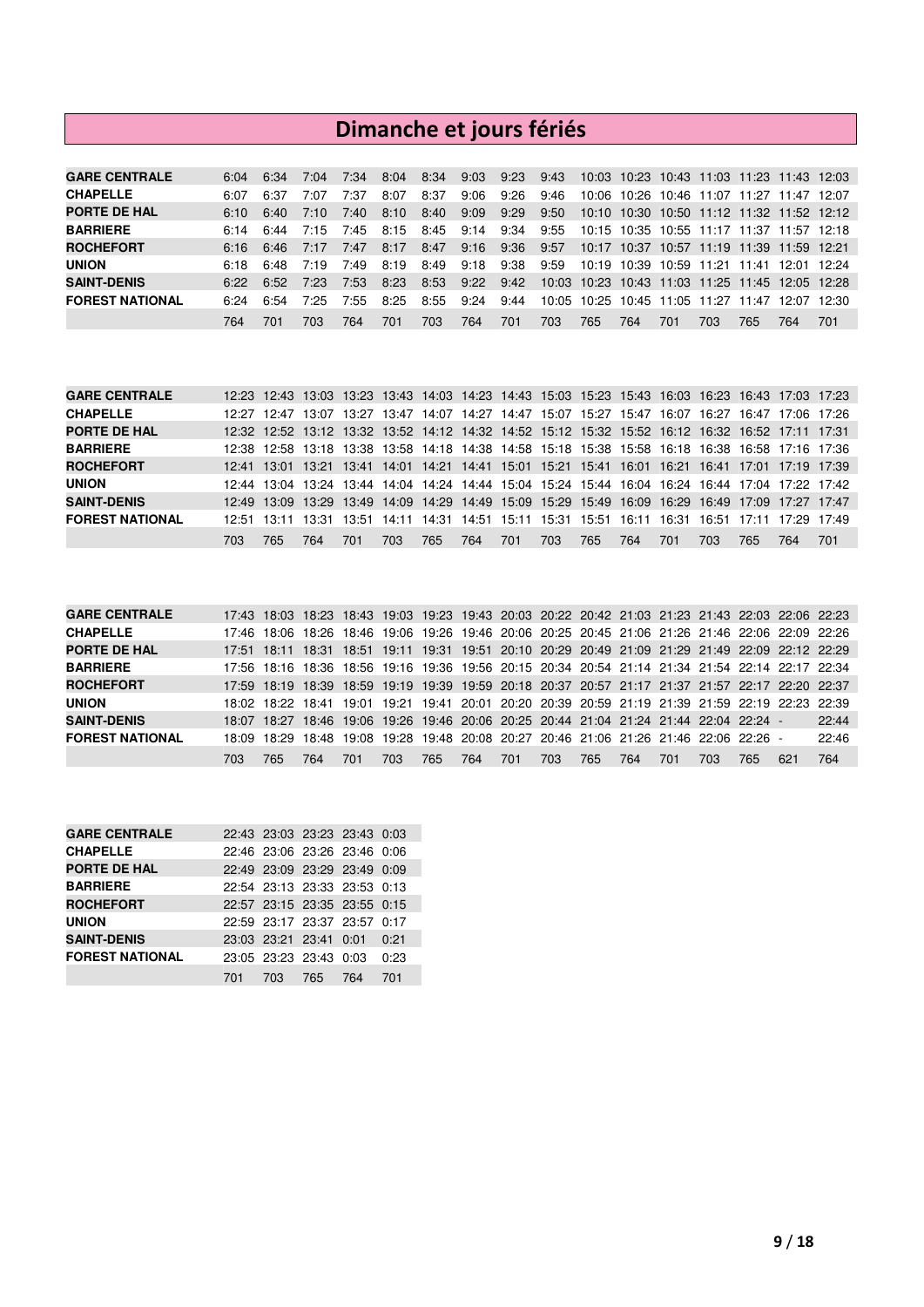### **Lundi - Mardi - Jeudi - Vendredi**

| <b>FOREST NATIONAL</b> | -    | $5:43 -$ |                          | $\overline{\phantom{a}}$ | $\overline{\phantom{a}}$ | 6:03 | $\sim$                   | $\overline{\phantom{a}}$ | 6:19 | 6:33 | $\overline{\phantom{a}}$ | $\overline{\phantom{a}}$ | 6:47 | 6:59 | $\overline{\phantom{a}}$ | 7:11 |
|------------------------|------|----------|--------------------------|--------------------------|--------------------------|------|--------------------------|--------------------------|------|------|--------------------------|--------------------------|------|------|--------------------------|------|
| <b>SAINT-DENIS</b>     | ۰    | 5:44     |                          |                          | -                        | 6:04 | $\sim$                   | $\sim$                   | 6:20 | 6:35 | $\sim$                   | ٠                        | 6:49 | 7:01 | $\overline{\phantom{a}}$ | 7:13 |
| <b>UNION</b>           | 5:09 | 5:48     | 5:51                     | 5:57                     | 6:00                     | 6:08 | 6:15                     | 6:21                     | 6:24 | 6:39 | 6:39                     | 6:45                     | 6:53 | 7:05 | 7:15                     | 7:18 |
| <b>ROCHEFORT</b>       | 5:11 | 5:51     | 5:53                     | 5:59                     | 6:02                     | 6:11 | 6:17                     | 6:23                     | 6:27 | 6:42 | 6:41                     | 6:47                     | 6:56 | 7:09 | 7:19                     | 7:22 |
| <b>BARRIERE</b>        | 5:13 | 5:53     | 5:55                     | 6:01                     | 6:04                     | 6:13 | 6:19                     | 6:25                     | 6:29 | 6:44 | 6:43                     | 6:49                     | 6:58 | 7:11 | 7:21                     | 7:24 |
| PORTE DE HAL           | 5:16 | 5:56     | 5:58                     | 6:04                     | 6:07                     | 6:16 | 6:22                     | 6:28                     | 6:32 | 6:48 | 6:47                     | 6:53                     | 7:02 | 7:15 | 7:26                     | 7:29 |
| <b>CHAPELLE</b>        | 5:20 | 6:00     | 6:02                     | 6:08                     | 6:11                     | 6:20 | 6:26                     | 6:32                     | 6:36 | 6:52 | 6:51                     | 6:57                     | 7:07 | 7:20 | 7:31                     | 7:34 |
| <b>GARE CENTRALE</b>   | ۰    | 6:03     | $\overline{\phantom{a}}$ | 6:11                     | ۰.                       | 6:23 | $\overline{\phantom{a}}$ | $\overline{\phantom{a}}$ | 6:39 | 6:55 | $\overline{\phantom{a}}$ | $\overline{\phantom{a}}$ | 7:10 | 7:24 | 7:35                     | 7:38 |
|                        | 601  | 701      | 602                      | 671                      | 603                      | 702  | 604                      | 605                      | 704  | 748  | 606                      | 681                      | 747  | 701  | 623                      | 781  |

| <b>FOREST NATIONAL</b> | 7.24 | 7:36 | 7:47 | 7:59 | 8:11 | 8:23 | 8:35 | 8:47 | 9:00 | 9:15 | 9:30 | 9:45 |                               |     | 10:00 10:15 10:30 10:45 |     |
|------------------------|------|------|------|------|------|------|------|------|------|------|------|------|-------------------------------|-----|-------------------------|-----|
| <b>SAINT-DENIS</b>     | 7:26 | 7:38 | 7:49 | 8:01 | 8:13 | 8:25 | 8:37 | 8:49 | 9:02 | 9:17 | 9:32 | 9:47 |                               |     | 10:02 10:17 10:32 10:47 |     |
| <b>UNION</b>           | 7.32 | 7:44 | 7:55 | 8:07 | 8:19 | 8:31 | 8:43 | 8:55 | 9:07 | 9:22 | 9:37 | 9:52 |                               |     | 10:07 10:22 10:37 10:52 |     |
| <b>ROCHEFORT</b>       | 7:36 | 7:48 | 7:59 | 8:11 | 8:23 | 8:35 | 8:47 | 8:59 | 9:11 | 9:26 | 9:41 | 9:56 |                               |     | 10:11 10:26 10:41 10:56 |     |
| <b>BARRIERE</b>        | 7:38 | 7:50 | 8:02 | 8:14 | 8:26 | 8:38 | 8:50 | 9:02 | 9:14 | 9:29 | 9:44 | 9:59 |                               |     | 10:14 10:29 10:44 10:59 |     |
| PORTE DE HAL           | 7.43 | 7:55 | 8:07 | 8:19 | 8:31 | 8:43 | 8:55 | 9:07 | 9:19 | 9:34 | 9:49 |      | 10:04 10:19 10:34 10:49 11:04 |     |                         |     |
| <b>CHAPELLE</b>        | 7.49 | 8:01 | 8:13 | 8:25 | 8:37 | 8:49 | 9:01 | 9:13 | 9:25 | 9:40 | 9:55 |      | 10:10 10:25 10:40 10:55 11:10 |     |                         |     |
| <b>GARE CENTRALE</b>   | 7:53 | 8:06 | 8:18 | 8:30 | 8:42 | 8:54 | 9:05 | 9:17 | 9:29 | 9:44 | 9:59 |      | 10:14 10:29 10:44 10:59 11:14 |     |                         |     |
|                        | 702. | 707  | 704  | 748. | 747  | 701  | 781  | 702  | 707  | 704  | 748  | 701  | 781                           | 702 | 707                     | 704 |

| <b>FOREST NATIONAL</b> |     |     | 11:00 11:15 11:30 11:45 12:00 12:15 12:30 12:45 13:00 13:15 13:30 13:45 14:00 14:15 14:30 14:42 |      |     |     |     |     |     |     |     |     |     |     |                   |     |
|------------------------|-----|-----|-------------------------------------------------------------------------------------------------|------|-----|-----|-----|-----|-----|-----|-----|-----|-----|-----|-------------------|-----|
| <b>SAINT-DENIS</b>     |     |     | 11:02 11:17 11:32 11:47 12:02 12:17 12:32 12:47 13:02 13:17 13:32 13:47 14:02 14:17 14:32 14:44 |      |     |     |     |     |     |     |     |     |     |     |                   |     |
| <b>UNION</b>           |     |     | 11:07 11:22 11:37 11:52 12:07 12:22 12:37 12:52 13:07 13:22 13:37 13:52 14:07 14:22 14:37 14:49 |      |     |     |     |     |     |     |     |     |     |     |                   |     |
| <b>ROCHEFORT</b>       |     |     | 11:11 11:26 11:41 11:56 12:11 12:26 12:41 12:56 13:11 13:26 13:41 13:56 14:11 14:26 14:41 14:53 |      |     |     |     |     |     |     |     |     |     |     |                   |     |
| <b>BARRIERE</b>        |     |     | 11:14 11:29 11:44 11:59 12:14 12:29 12:44 12:59 13:14 13:29 13:44 13:59 14:14 14:29 14:44 14:56 |      |     |     |     |     |     |     |     |     |     |     |                   |     |
| PORTE DE HAL           |     |     | 11:19 11:34 11:49 12:04 12:19 12:34 12:49 13:04 13:19 13:34 13:49 14:04 14:19 14:34 14:49 15:01 |      |     |     |     |     |     |     |     |     |     |     |                   |     |
| <b>CHAPELLE</b>        |     |     | 11:25 11:40 11:55 12:10 12:25 12:40 12:55 13:10 13:25 13:40 13:55 14:10 14:25 14:40 14:55 15:07 |      |     |     |     |     |     |     |     |     |     |     |                   |     |
| <b>GARE CENTRALE</b>   |     |     | 11:29 11:44 11:59 12:14 12:29 12:44 12:59 13:14 13:29 13:44 13:59 14:14 14:29                   |      |     |     |     |     |     |     |     |     |     |     | 14:44 14:59 15:11 |     |
|                        | 748 | 701 | 781                                                                                             | 702. | 707 | 704 | 748 | 701 | 781 | 702 | 707 | 704 | 748 | 701 | 781               | 702 |

| <b>FOREST NATIONAL</b> |     |     |                                                                               |      |     |     |     |     |     |     |     |     |     |     | 14.53 15:05 15:17 15:29 15:41 15:53 16:05 16:17 16:29 16:41 16:53 17:04 17:16 17:28 17:40 17:52 |     |
|------------------------|-----|-----|-------------------------------------------------------------------------------|------|-----|-----|-----|-----|-----|-----|-----|-----|-----|-----|-------------------------------------------------------------------------------------------------|-----|
| <b>SAINT-DENIS</b>     |     |     |                                                                               |      |     |     |     |     |     |     |     |     |     |     | 14:55 15:07 15:19 15:31 15:43 15:55 16:07 16:19 16:31 16:43 16:55 17:06 17:18 17:30 17:42 17:54 |     |
| <b>UNION</b>           |     |     |                                                                               |      |     |     |     |     |     |     |     |     |     |     | 15:01 15:13 15:25 15:37 15:49 16:01 16:13 16:25 16:37 16:49 17:01 17:12 17:24 17:36 17:48 18:00 |     |
| <b>ROCHEFORT</b>       |     |     |                                                                               |      |     |     |     |     |     |     |     |     |     |     | 15:05 15:17 15:29 15:41 15:53 16:05 16:17 16:29 16:41 16:53 17:05 17:17 17:29 17:41 17:53 18:05 |     |
| <b>BARRIERE</b>        |     |     |                                                                               |      |     |     |     |     |     |     |     |     |     |     | 15:08 15:20 15:32 15:44 15:56 16:08 16:20 16:32 16:44 16:56 17:08 17:20 17:32 17:44 17:56 18:08 |     |
| PORTE DE HAL           |     |     |                                                                               |      |     |     |     |     |     |     |     |     |     |     | 15:13 15:25 15:37 15:49 16:01 16:13 16:25 16:37 16:49 17:01 17:13 17:25 17:37 17:49 18:01 18:13 |     |
| <b>CHAPELLE</b>        |     |     |                                                                               |      |     |     |     |     |     |     |     |     |     |     | 15:19 15:31 15:43 15:55 16:07 16:19 16:31 16:43 16:55 17:07 17:19 17:31 17:42 17:54 18:06 18:18 |     |
| <b>GARE CENTRALE</b>   |     |     | 15:23 15:36 15:48 16:00 16:12 16:24 16:36 16:48 17:00 17:12 17:24 17:36 17:47 |      |     |     |     |     |     |     |     |     |     |     | 17:59 18:10 18:22                                                                               |     |
|                        | 708 | 707 | 704                                                                           | 748. | 701 | 709 | 781 | 702 | 708 | 707 | 704 | 748 | 701 | 709 | 781                                                                                             | 702 |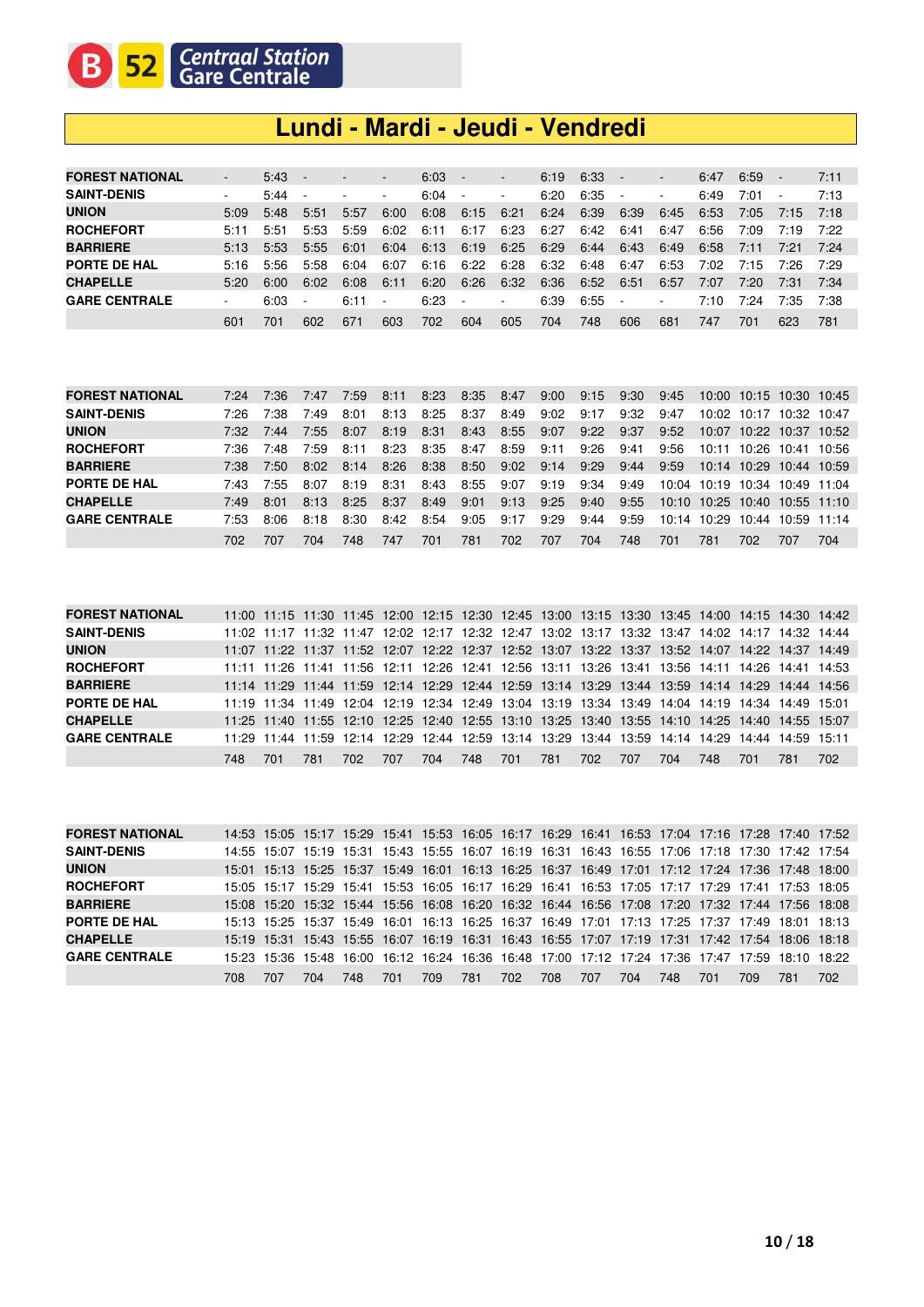| <b>FOREST NATIONAL</b> |       |     |      |      |     |      |     |     |     |     |     |     |     |      | 18:05 18:20 18:36 18:52 19:08 19:23 19:38 19:53 20:10 20:30 20:51 21:12 21:32 21:52 22:12 22:32 |     |
|------------------------|-------|-----|------|------|-----|------|-----|-----|-----|-----|-----|-----|-----|------|-------------------------------------------------------------------------------------------------|-----|
| <b>SAINT-DENIS</b>     | 18:07 |     |      |      |     |      |     |     |     |     |     |     |     |      | 18:22 18:38 18:54 19:10 19:25 19:40 19:55 20:12 20:32 20:53 21:14 21:34 21:54 22:14 22:34       |     |
| <b>UNION</b>           |       |     |      |      |     |      |     |     |     |     |     |     |     |      | 18:13 18:28 18:43 18:59 19:14 19:29 19:44 19:59 20:16 20:36 20:57 21:18 21:38 21:58 22:18 22:38 |     |
| <b>ROCHEFORT</b>       |       |     |      |      |     |      |     |     |     |     |     |     |     |      | 18:17 18:32 18:47 19:03 19:18 19:33 19:48 20:03 20:20 20:40 21:01 21:21 21:41 22:01 22:21 22:41 |     |
| <b>BARRIERE</b>        |       |     |      |      |     |      |     |     |     |     |     |     |     |      | 18:20 18:35 18:50 19:05 19:20 19:35 19:50 20:05 20:22 20:42 21:03 21:23 21:43 22:03 22:23 22:43 |     |
| PORTE DE HAL           |       |     |      |      |     |      |     |     |     |     |     |     |     |      | 18:25 18:40 18:55 19:10 19:25 19:40 19:55 20:10 20:27 20:47 21:07 21:27 21:47 22:07 22:27 22:47 |     |
| <b>CHAPELLE</b>        |       |     |      |      |     |      |     |     |     |     |     |     |     |      | 18:30 18:45 19:00 19:15 19:30 19:45 20:00 20:15 20:32 20:52 21:11 21:31 21:51 22:11 22:31 22:51 |     |
| <b>GARE CENTRALE</b>   |       |     |      |      |     |      |     |     |     |     |     |     |     |      | 18:34 18:49 19:04 19:19 19:34 19:49 20:04 20:19 20:36 20:56 21:14 21:34 21:54 22:14 22:34 22:54 |     |
|                        | 708   | 704 | 748. | 709. | 781 | 702. | 708 | 748 | 709 | 781 | 702 | 708 | 748 | 709. | 702.                                                                                            | 708 |

| <b>FOREST NATIONAL</b> | 22:53 23:14 23:34 23:54 |     |
|------------------------|-------------------------|-----|
| <b>SAINT-DENIS</b>     | 22:55 23:15 23:35 23:55 |     |
| <b>UNION</b>           | 22:59 23:19 23:39 23:59 |     |
| <b>ROCHEFORT</b>       | 23:02 23:22 23:42 0:02  |     |
| <b>BARRIERE</b>        | 23:04 23:24 23:44 0:04  |     |
| PORTE DE HAL           | 23:07 23:27 23:47 0:07  |     |
| <b>CHAPELLE</b>        | 23:11 23:31 23:51 0:11  |     |
| <b>GARE CENTRALE</b>   | 23:14 23:34 23:54 0:14  |     |
|                        | 748 709 708             | 748 |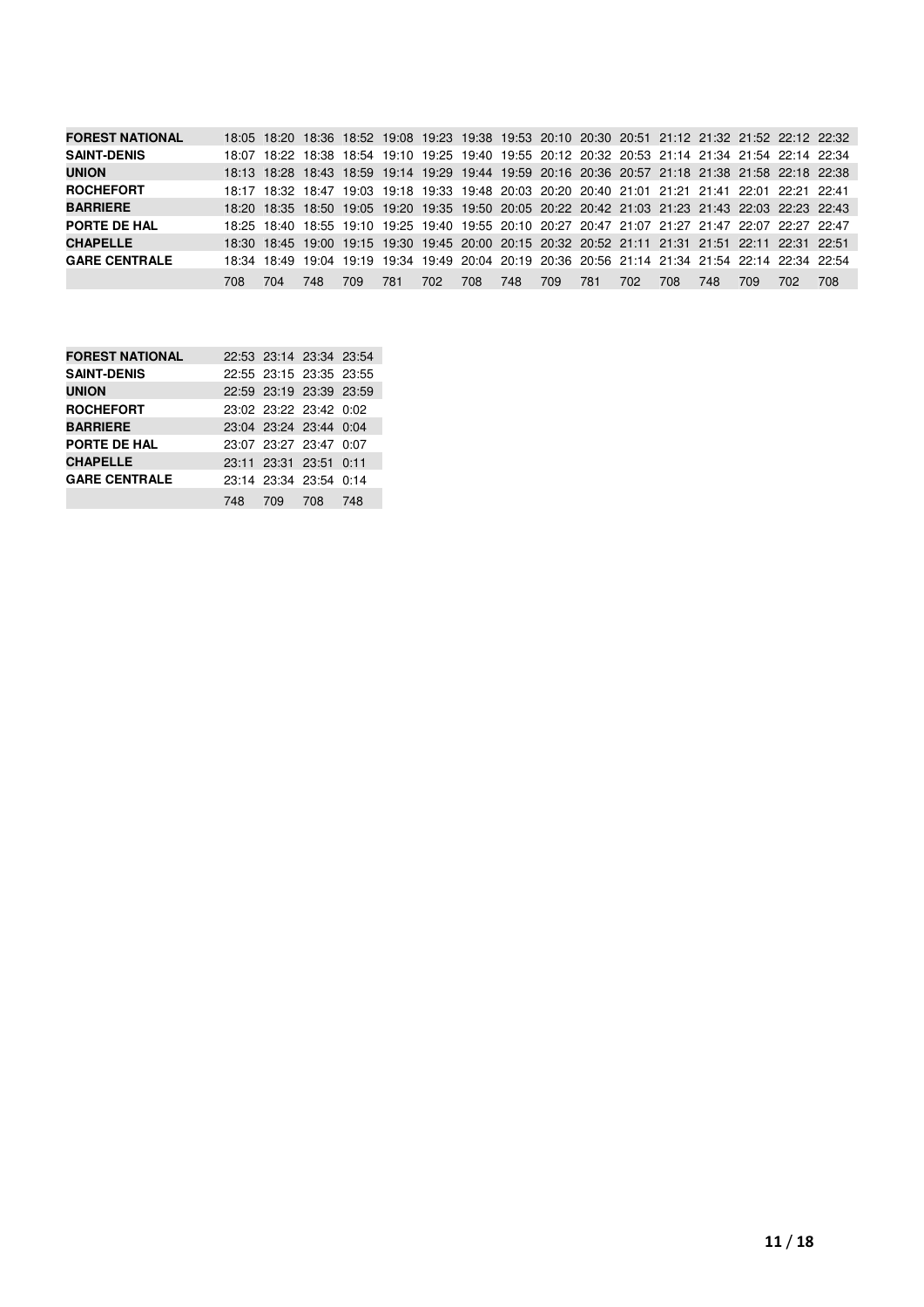## **Lundi au vendredi - Vacances scolaires**

| <b>FOREST NATIONAL</b> |      |                          | 5:43 | $\overline{\phantom{a}}$ | 6:03 | 6:20 | 6:35 | $\sim$ | 6:49 | 7:02 | u.   | 7:15 | 7:27 | 7:39 | 7:50 | 8:02 |
|------------------------|------|--------------------------|------|--------------------------|------|------|------|--------|------|------|------|------|------|------|------|------|
| <b>SAINT-DENIS</b>     |      | ۰                        | 5:44 | $\overline{\phantom{a}}$ | 6:04 | 6:21 | 6:37 | ۰.     | 6:51 | 7:04 |      | 7:17 | 7:29 | 7:41 | 7:52 | 8:04 |
| <b>UNION</b>           | 5:12 | 5:31                     | 5:48 | 5:57                     | 6:08 | 6:25 | 6:41 | 6:52   | 6:55 | 7:08 | 7:08 | 7:22 | 7:34 | 7:46 | 7:58 | 8:10 |
| <b>ROCHEFORT</b>       | 5:14 | 5:33                     | 5:51 | 5:59                     | 6:11 | 6:28 | 6:44 | 6:54   | 6:58 | 7:12 | 7:11 | 7:26 | 7:38 | 7:50 | 8:02 | 8:14 |
| <b>BARRIERE</b>        | 5:16 | 5:35                     | 5:53 | 6:01                     | 6:13 | 6:30 | 6:46 | 6:56   | 7:00 | 7:14 | 7:13 | 7:28 | 7:40 | 7:52 | 8:04 | 8:16 |
| PORTE DE HAL           | 5:19 | 5:38                     | 5:56 | 6:04                     | 6:16 | 6:33 | 6:49 | 6:59   | 7:03 | 7:17 | 7:16 | 7:31 | 7:43 | 7:55 | 8:07 | 8:19 |
| <b>CHAPELLE</b>        | 5:23 | 5:42                     | 6:00 | 6:08                     | 6:20 | 6:37 | 6:54 | 7:04   | 7:08 | 7:22 | 7:21 | 7:36 | 7:48 | 8:00 | 8:12 | 8:25 |
| <b>GARE CENTRALE</b>   |      | $\overline{\phantom{a}}$ | 6:03 | 6:11                     | 6:23 | 6:40 | 6:57 | 7:07   | 7:11 | 7:26 | 7:25 | 7:40 | 7:52 | 8:04 | 8:16 | 8:29 |
|                        | 601  | 602                      | 701  | 671                      | 702  | 704  | 747  | 623    | 748  | 701  | 624  | 781  | 702  | 704  | 707  | 747  |

| <b>FOREST NATIONAL</b> |      | $8:13$ $8:25$ | -8:37 | 8:51 | 9:06 | 9:21 | 9:35 | 9:50                                                        |       |     |     |     |                                                       |     |     | 10:05 10:20 10:35 10:50 11:05 11:20 11:35 11:50 |
|------------------------|------|---------------|-------|------|------|------|------|-------------------------------------------------------------|-------|-----|-----|-----|-------------------------------------------------------|-----|-----|-------------------------------------------------|
| <b>SAINT-DENIS</b>     | 8:15 | 8:27          | 8:39  | 8:53 | 9:08 | 9:23 | 9:37 | 9:52                                                        | 10:07 |     |     |     |                                                       |     |     | 10:22 10:37 10:52 11:07 11:22 11:37 11:52       |
| <b>UNION</b>           | 8.21 | 8:33          | 8:45  | 8:59 | 9:13 | 9:28 | 9:42 | 9:57                                                        |       |     |     |     | 10:12 10:27 10:42 10:57 11:12 11:27 11:42 11:57       |     |     |                                                 |
| <b>ROCHEFORT</b>       | 8.25 | 8:37          | 8:49  | 9:03 | 9:17 | 9:32 | 9:46 |                                                             |       |     |     |     | 10:01 10:16 10:31 10:46 11:01 11:16 11:31 11:46 12:01 |     |     |                                                 |
| <b>BARRIERE</b>        | 8:27 | 8:39          | 8:51  | 9:05 | 9:19 | 9:34 | 9:48 |                                                             |       |     |     |     | 10:03 10:18 10:33 10:48 11:03 11:18 11:33 11:48 12:03 |     |     |                                                 |
| PORTE DE HAL           | 8:31 | 8:43          | 8:55  | 9:09 | 9:23 | 9:38 | 9:52 |                                                             |       |     |     |     | 10:07 10:22 10:37 10:52 11:07 11:22 11:37 11:52 12:07 |     |     |                                                 |
| <b>CHAPELLE</b>        | 8.37 | 8.49          | 901   | 9:15 | 9:29 | 9:44 | 9:58 |                                                             |       |     |     |     | 10:13 10:28 10:43 10:58 11:13 11:28 11:43 11:58 12:13 |     |     |                                                 |
| <b>GARE CENTRALE</b>   | 8:41 | 8:53          | 9:05  | 9:19 | 9:33 | 9:48 |      | 10:02 10:17 10:32 10:47 11:02 11:17 11:32 11:47 12:02 12:17 |       |     |     |     |                                                       |     |     |                                                 |
|                        | 748  | 701           | 781   | 702  | 704  | 747  | 748  | 701                                                         | 781   | 702 | 704 | 747 | 748                                                   | 701 | 781 | 702                                             |

| <b>FOREST NATIONAL</b> |       | $12:05$ 12:20 - |     |      |     |     |     |     |     |     |     |     |     |     | 12:35 12:50 13:05 13:20 13:35 13:50 14:05 14:20 14:35 14:50 15:03 15:18 15:31                   |     |
|------------------------|-------|-----------------|-----|------|-----|-----|-----|-----|-----|-----|-----|-----|-----|-----|-------------------------------------------------------------------------------------------------|-----|
| <b>SAINT-DENIS</b>     | 12.07 | $12:22 -$       |     |      |     |     |     |     |     |     |     |     |     |     | 12:37 12:52 13:07 13:22 13:37 13:52 14:07 14:22 14:37 14:52 15:05 15:20 15:33                   |     |
| <b>UNION</b>           |       |                 |     |      |     |     |     |     |     |     |     |     |     |     | 12:12 12:27 12:27 12:42 12:57 13:12 13:27 13:42 13:57 14:12 14:27 14:42 14:57 15:11 15:26 15:39 |     |
| <b>ROCHEFORT</b>       |       |                 |     |      |     |     |     |     |     |     |     |     |     |     | 12:16 12:31 12:30 12:46 13:01 13:16 13:31 13:46 14:01 14:16 14:31 14:46 15:01 15:15 15:30 15:43 |     |
| <b>BARRIERE</b>        |       |                 |     |      |     |     |     |     |     |     |     |     |     |     | 12:18 12:33 12:32 12:48 13:03 13:18 13:33 13:48 14:03 14:18 14:33 14:48 15:03 15:17 15:32 15:45 |     |
| <b>PORTE DE HAL</b>    |       |                 |     |      |     |     |     |     |     |     |     |     |     |     | 12:22 12:37 12:36 12:52 13:07 13:22 13:37 13:52 14:07 14:22 14:37 14:52 15:07 15:21 15:36 15:49 |     |
| <b>CHAPELLE</b>        |       |                 |     |      |     |     |     |     |     |     |     |     |     |     | 12:28 12:43 12:42 12:58 13:13 13:28 13:43 13:58 14:13 14:28 14:43 14:58 15:13 15:27 15:42 15:55 |     |
| <b>GARE CENTRALE</b>   |       |                 |     |      |     |     |     |     |     |     |     |     |     |     | 12:32 12:47 12:46 13:02 13:17 13:32 13:47 14:02 14:17 14:32 14:47 15:02 15:17 15:31 15:46 15:59 |     |
|                        | 704   | (4)             | 674 | 748. | 701 | 781 | 702 | 704 | 747 | 748 | 701 | 781 | 702 | 704 | 747                                                                                             | 748 |

| <b>FOREST NATIONAL</b> |       | 15:43 15:55 16:07 16:19 16:31 16:43 16:54 17:07 17:22 17:38 17:55 18:10 18:26 18:41 18:56 19:11 |                         |       |     |                                                                         |     |                         |     |       |     |                   |     |     |                   |                                                                                           |
|------------------------|-------|-------------------------------------------------------------------------------------------------|-------------------------|-------|-----|-------------------------------------------------------------------------|-----|-------------------------|-----|-------|-----|-------------------|-----|-----|-------------------|-------------------------------------------------------------------------------------------|
| <b>SAINT-DENIS</b>     |       | 15:45 15:57                                                                                     | 16:09                   | 16:21 |     | 16:33 16:45 16:56 17:09 17:24 17:40 17:57 18:12 18:28 18:43 18:58 19:13 |     |                         |     |       |     |                   |     |     |                   |                                                                                           |
| <b>UNION</b>           |       | 15:51 16:03 16:15 16:27 16:39 16:51 17:02 17:15 17:30 17:46 18:02 18:17 18:32 18:47 19:02 19:17 |                         |       |     |                                                                         |     |                         |     |       |     |                   |     |     |                   |                                                                                           |
| <b>ROCHEFORT</b>       |       | 15:55 16:07 16:19 16:31 16:43 16:55 17:07 17:20 17:35 17:51 18:06 18:21 18:36 18:51 19:06 19:21 |                         |       |     |                                                                         |     |                         |     |       |     |                   |     |     |                   |                                                                                           |
| <b>BARRIERE</b>        |       | 15:57 16:09 16:21 16:33 16:45 16:57 17:09 17:22 17:37 17:53 18:08 18:23 18:38 18:53 19:08 19:23 |                         |       |     |                                                                         |     |                         |     |       |     |                   |     |     |                   |                                                                                           |
| <b>PORTE DE HAL</b>    |       | 16:01 16:13 16:25 16:37 16:49 17:01 17:13 17:26 17:41 17:57 18:12 18:27 18:42 18:57 19:12 19:27 |                         |       |     |                                                                         |     |                         |     |       |     |                   |     |     |                   |                                                                                           |
| <b>CHAPELLE</b>        | 16:07 |                                                                                                 |                         |       |     |                                                                         |     |                         |     |       |     |                   |     |     |                   | 16:19 16:31 16:43 16:55 17:07 17:19 17:32 17:47 18:02 18:17 18:32 18:47 19:02 19:17 19:32 |
| <b>GARE CENTRALE</b>   | 16:11 |                                                                                                 | 16:23 16:35 16:47 16:59 |       |     |                                                                         |     | 17:11 17:23 17:36 17:51 |     | 18:06 |     | 18:21 18:36 18:51 |     |     | 19:06 19:21 19:36 |                                                                                           |
|                        | 701   | 709                                                                                             | 781                     | 702.  | 704 | 747                                                                     | 748 | 701                     | 709 | 781   | 704 | 747               | 748 | 709 | 781               | 704                                                                                       |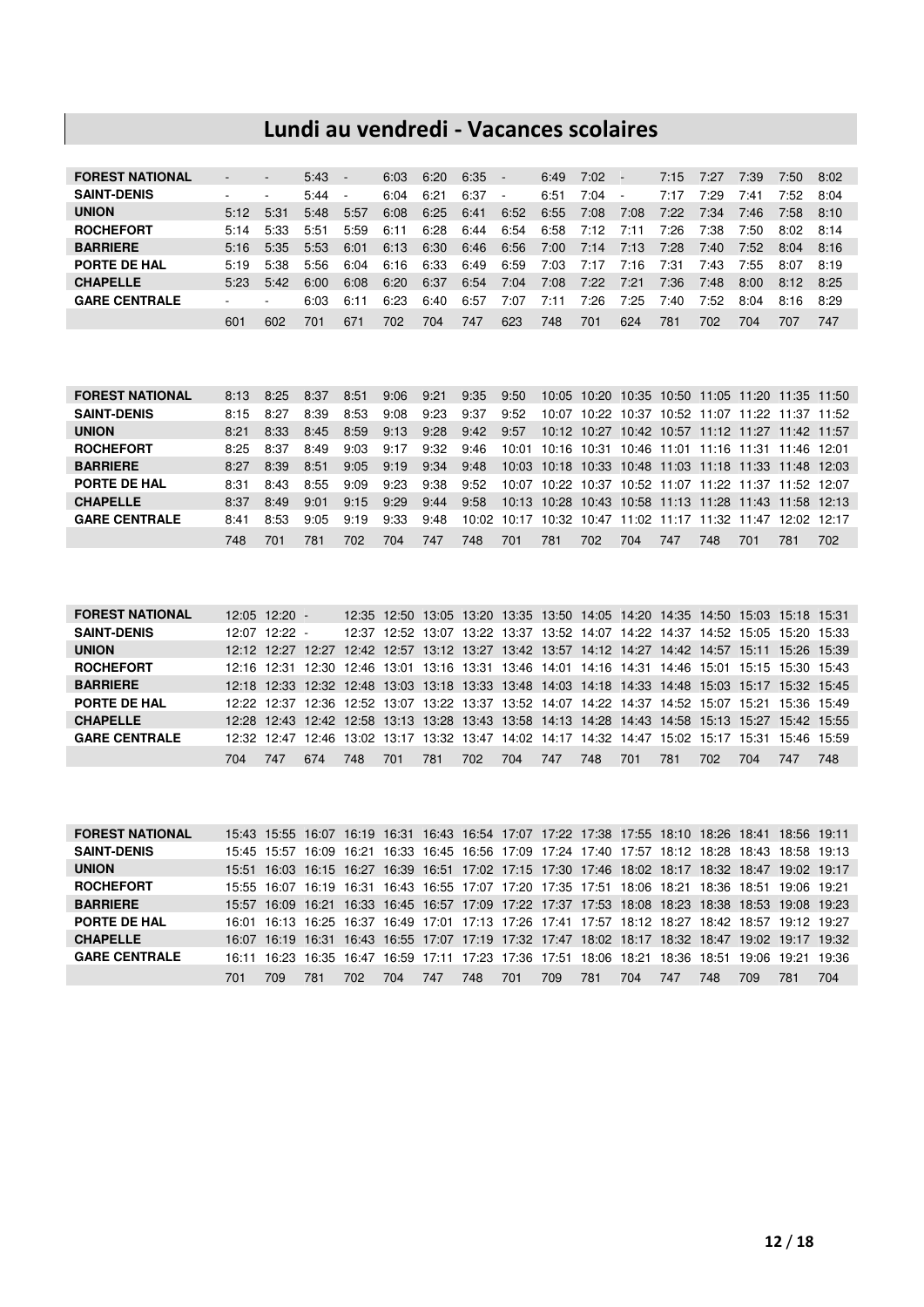| <b>FOREST NATIONAL</b> |     |     |     |     |     |     |     |     |     |     |     |     | 19:27 19:48 20:08 20:28 20:51 21:12 21:32 21:52 22:12 22:32 22:53 23:14 23:34 23:54 |     |
|------------------------|-----|-----|-----|-----|-----|-----|-----|-----|-----|-----|-----|-----|-------------------------------------------------------------------------------------|-----|
| <b>SAINT-DENIS</b>     |     |     |     |     |     |     |     |     |     |     |     |     | 19:29 19:50 20:10 20:30 20:53 21:14 21:34 21:54 22:14 22:34 22:55 23:15 23:35 23:55 |     |
| <b>UNION</b>           |     |     |     |     |     |     |     |     |     |     |     |     | 19:33 19:54 20:14 20:34 20:57 21:18 21:38 21:58 22:18 22:38 22:59 23:19 23:39 23:59 |     |
| <b>ROCHEFORT</b>       |     |     |     |     |     |     |     |     |     |     |     |     | 19:37 19:58 20:18 20:38 21:01 21:21 21:41 22:01 22:21 22:41 23:02 23:22 23:42 0:02  |     |
| <b>BARRIERE</b>        |     |     |     |     |     |     |     |     |     |     |     |     | 19:39 20:00 20:20 20:40 21:03 21:23 21:43 22:03 22:23 22:43 23:04 23:24 23:44 0:04  |     |
| PORTE DE HAL           |     |     |     |     |     |     |     |     |     |     |     |     | 19:43 20:04 20:24 20:44 21:07 21:27 21:47 22:07 22:27 22:47 23:07 23:27 23:47 0:07  |     |
| <b>CHAPELLE</b>        |     |     |     |     |     |     |     |     |     |     |     |     | 19:48 20:09 20:29 20:49 21:11 21:31 21:51 22:11 22:31 22:51 23:11 23:31 23:51 0:11  |     |
| <b>GARE CENTRALE</b>   |     |     |     |     |     |     |     |     |     |     |     |     | 19:52 20:13 20:33 20:53 21:14 21:34 21:54 22:14 22:34 22:54 23:14 23:34 23:54 0:14  |     |
|                        | 747 | 748 | 709 | 781 | 747 | 748 | 709 | 781 | 747 | 748 | 709 | 781 | 748                                                                                 | 709 |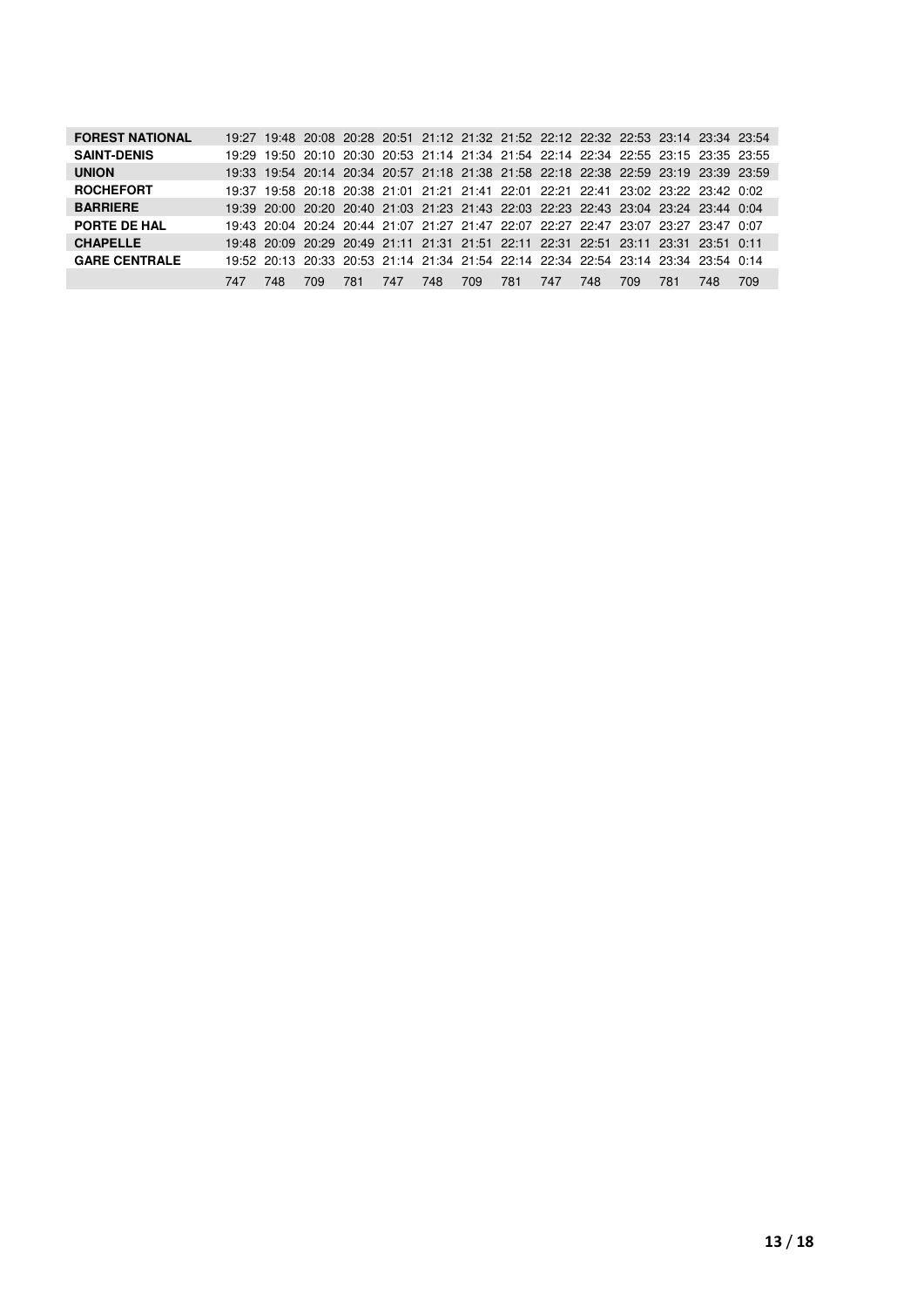#### **Mercredi**

| <b>FOREST NATIONAL</b> | $\overline{\phantom{a}}$ | 5:43 | $\sim$                   | $\overline{\phantom{a}}$ | $\overline{\phantom{a}}$ | 6:03 | $\sim$                   | ٠                        | 6:19 | $\overline{\phantom{a}}$ | 6:33 | $\overline{\phantom{a}}$ | 6:47 | 6:59 | $\overline{\phantom{a}}$ | 7:11 |
|------------------------|--------------------------|------|--------------------------|--------------------------|--------------------------|------|--------------------------|--------------------------|------|--------------------------|------|--------------------------|------|------|--------------------------|------|
| <b>SAINT-DENIS</b>     |                          | 5:44 | $\overline{\phantom{a}}$ | $\overline{\phantom{a}}$ | ۰                        | 6:04 | $\sim$                   | ۰                        | 6:20 | $\blacksquare$           | 6:35 | ٠                        | 6:49 | 7:01 | ٠                        | 7:13 |
| <b>UNION</b>           | 5:09                     | 5:48 | 5:51                     | 5:57                     | 6:00                     | 6:08 | 6:15                     | 6:21                     | 6:24 | 6:39                     | 6:39 | 6:45                     | 6:53 | 7:05 | 7:15                     | 7:18 |
| <b>ROCHEFORT</b>       | 5:11                     | 5:51 | 5:53                     | 5:59                     | 6:02                     | 6:11 | 6:17                     | 6:23                     | 6:27 | 6:41                     | 6:42 | 6:47                     | 6:56 | 7:09 | 7:19                     | 7:22 |
| <b>BARRIERE</b>        | 5:13                     | 5:53 | 5:55                     | 6:01                     | 6:04                     | 6:13 | 6:19                     | 6:25                     | 6:29 | 6:43                     | 6:44 | 6:49                     | 6:58 | 7:11 | 7:21                     | 7:24 |
| PORTE DE HAL           | 5:16                     | 5:56 | 5:58                     | 6:04                     | 6:07                     | 6:16 | 6:22                     | 6:28                     | 6:32 | 6:47                     | 6:48 | 6:53                     | 7:02 | 7:15 | 7:26                     | 7:29 |
| <b>CHAPELLE</b>        | 5:20                     | 6:00 | 6:02                     | 6:08                     | 6:11                     | 6:20 | 6:26                     | 6:32                     | 6:36 | 6:51                     | 6:52 | 6:57                     | 7:07 | 7:20 | 7:31                     | 7:34 |
| <b>GARE CENTRALE</b>   |                          | 6:03 |                          | 6:11                     | ٠                        | 6:23 | $\overline{\phantom{a}}$ | $\overline{\phantom{a}}$ | 6:39 | $\overline{\phantom{a}}$ | 6:55 | $\overline{\phantom{a}}$ | 7:10 | 7:24 | 7:35                     | 7:38 |
|                        | 601                      | 701  | 602                      | 671                      | 603                      | 702  | 604                      | 605                      | 704  | 606                      | 748  | 681                      | 747  | 701  | 623                      | 781  |

| <b>FOREST NATIONAL</b> | 7.24 | 7:36 | 7:47 | 7:59 | 8:11 | 8:23 | 8:35 | 8:47 | 9:00 | 9:15 | 9:30 | 9:45  | 10:00 |                               | 10:15 10:30 10:45 |             |
|------------------------|------|------|------|------|------|------|------|------|------|------|------|-------|-------|-------------------------------|-------------------|-------------|
| <b>SAINT-DENIS</b>     | 7:26 | 7:38 | 7:49 | 8:01 | 8:13 | 8:25 | 8:37 | 8:49 | 9:02 | 9:17 | 9:32 | 9:47  | 10:02 | 10:17                         | 10:32 10:47       |             |
| <b>UNION</b>           | 7:32 | 7:44 | 7:55 | 8:07 | 8:19 | 8:31 | 8:43 | 8:55 | 9:07 | 9:22 | 9:37 | 9:52  | 10:07 | 10:22                         |                   | 10:37 10:52 |
| <b>ROCHEFORT</b>       | 7:36 | 7:48 | 7:59 | 8:11 | 8:23 | 8:35 | 8:47 | 8:59 | 9:11 | 9:26 | 9:41 | 9:56  | 10:11 |                               | 10:26 10:41 10:56 |             |
| <b>BARRIERE</b>        | 7:38 | 7:50 | 8:02 | 8:14 | 8:26 | 8:38 | 8:50 | 9:02 | 9:14 | 9:29 | 9:44 | 9:59  | 10:14 | 10:29                         | 10:44 10:59       |             |
| PORTE DE HAL           | 7:43 | 7:55 | 8:07 | 8:19 | 8:31 | 8:43 | 8:55 | 9:07 | 9:19 | 9:34 | 9:49 | 10:04 | 10:19 |                               | 10:34 10:49 11:04 |             |
| <b>CHAPELLE</b>        | 7:49 | 8:01 | 8:13 | 8:25 | 8:37 | 8:49 | 9:01 | 9:13 | 9:25 | 9:40 | 9:55 |       |       | 10:10 10:25 10:40 10:55 11:10 |                   |             |
| <b>GARE CENTRALE</b>   | 7:53 | 8:06 | 8:18 | 8:30 | 8:42 | 8:54 | 9:05 | 9:17 | 9:29 | 9:44 | 9:59 | 10:14 | 10:29 | 10:44                         |                   | 10:59 11:14 |
|                        | 702  | 707  | 704  | 748  | 747  | 701  | 781  | 702  | 707  | 704  | 748  | 701   | 781   | 702                           | 707               | 704         |

| <b>FOREST NATIONAL</b> |     | 11:00 11:15 11:30 11:45 12:00 12:15 12:30 12:45 13:00 13:15 13:30 13:45 14:00 14:15 14:30 14:42 |     |      |     |     |     |     |     |     |     |     |     |     |     |     |
|------------------------|-----|-------------------------------------------------------------------------------------------------|-----|------|-----|-----|-----|-----|-----|-----|-----|-----|-----|-----|-----|-----|
| <b>SAINT-DENIS</b>     |     | 11:02 11:17 11:32 11:47 12:02 12:17 12:32 12:47 13:02 13:17 13:32 13:47 14:02 14:17 14:32 14:44 |     |      |     |     |     |     |     |     |     |     |     |     |     |     |
| <b>UNION</b>           |     | 11:07 11:22 11:37 11:52 12:07 12:22 12:37 12:52 13:07 13:22 13:37 13:52 14:07 14:22 14:37 14:49 |     |      |     |     |     |     |     |     |     |     |     |     |     |     |
| <b>ROCHEFORT</b>       |     | 11:11 11:26 11:41 11:56 12:11 12:26 12:41 12:56 13:11 13:26 13:41 13:56 14:11 14:26 14:41 14:53 |     |      |     |     |     |     |     |     |     |     |     |     |     |     |
| <b>BARRIERE</b>        |     | 11:14 11:29 11:44 11:59 12:14 12:29 12:44 12:59 13:14 13:29 13:44 13:59 14:14 14:29 14:44 14:56 |     |      |     |     |     |     |     |     |     |     |     |     |     |     |
| PORTE DE HAL           |     | 11:19 11:34 11:49 12:04 12:19 12:34 12:49 13:04 13:19 13:34 13:49 14:04 14:19 14:34 14:49 15:01 |     |      |     |     |     |     |     |     |     |     |     |     |     |     |
| <b>CHAPELLE</b>        |     | 11:25 11:40 11:55 12:10 12:25 12:40 12:55 13:10 13:25 13:40 13:55 14:10 14:25 14:40 14:55 15:07 |     |      |     |     |     |     |     |     |     |     |     |     |     |     |
| <b>GARE CENTRALE</b>   |     | 11:29 11:44 11:59 12:14 12:29 12:44 12:59 13:14 13:29 13:44 13:59 14:14 14:29 14:44 14:59 15:11 |     |      |     |     |     |     |     |     |     |     |     |     |     |     |
|                        | 748 | 701                                                                                             | 781 | 702. | 707 | 704 | 748 | 701 | 781 | 702 | 707 | 704 | 748 | 701 | 781 | 702 |

| <b>FOREST NATIONAL</b> |     |                                           |     |     |     |     |     |     | 14:53 15:05 15:17 15:29 15:41 15:53 16:05 16:17 16:29 16:41 16:53 17:04 |     |     |     |     |     | 17:16 17:28 17:40 17:52                                                                         |     |
|------------------------|-----|-------------------------------------------|-----|-----|-----|-----|-----|-----|-------------------------------------------------------------------------|-----|-----|-----|-----|-----|-------------------------------------------------------------------------------------------------|-----|
| <b>SAINT-DENIS</b>     |     | 14:55 15:07 15:19 15:31 15:43 15:55 16:07 |     |     |     |     |     |     |                                                                         |     |     |     |     |     | 16:19 16:31 16:43 16:55 17:06 17:18 17:30 17:42 17:54                                           |     |
| <b>UNION</b>           |     |                                           |     |     |     |     |     |     |                                                                         |     |     |     |     |     | 15:01 15:13 15:25 15:37 15:49 16:01 16:13 16:25 16:37 16:49 17:01 17:12 17:24 17:36 17:48 18:00 |     |
| <b>ROCHEFORT</b>       |     |                                           |     |     |     |     |     |     |                                                                         |     |     |     |     |     | 15:05 15:17 15:29 15:41 15:53 16:05 16:17 16:29 16:41 16:53 17:05 17:17 17:29 17:41 17:53 18:05 |     |
| <b>BARRIERE</b>        |     |                                           |     |     |     |     |     |     |                                                                         |     |     |     |     |     | 15:08 15:20 15:32 15:44 15:56 16:08 16:20 16:32 16:44 16:56 17:08 17:20 17:32 17:44 17:56 18:08 |     |
| PORTE DE HAL           |     |                                           |     |     |     |     |     |     |                                                                         |     |     |     |     |     | 15:13 15:25 15:37 15:49 16:01 16:13 16:25 16:37 16:49 17:01 17:13 17:25 17:37 17:49 18:01 18:13 |     |
| <b>CHAPELLE</b>        |     |                                           |     |     |     |     |     |     |                                                                         |     |     |     |     |     | 15:19 15:31 15:43 15:55 16:07 16:19 16:31 16:43 16:55 17:07 17:19 17:31 17:42 17:54 18:06 18:18 |     |
| <b>GARE CENTRALE</b>   |     |                                           |     |     |     |     |     |     |                                                                         |     |     |     |     |     | 15:23 15:36 15:48 16:00 16:12 16:24 16:36 16:48 17:00 17:12 17:24 17:36 17:47 17:59 18:10 18:22 |     |
|                        | 708 | 707                                       | 704 | 748 | 701 | 709 | 781 | 702 | 708                                                                     | 707 | 704 | 748 | 701 | 709 | 781                                                                                             | 702 |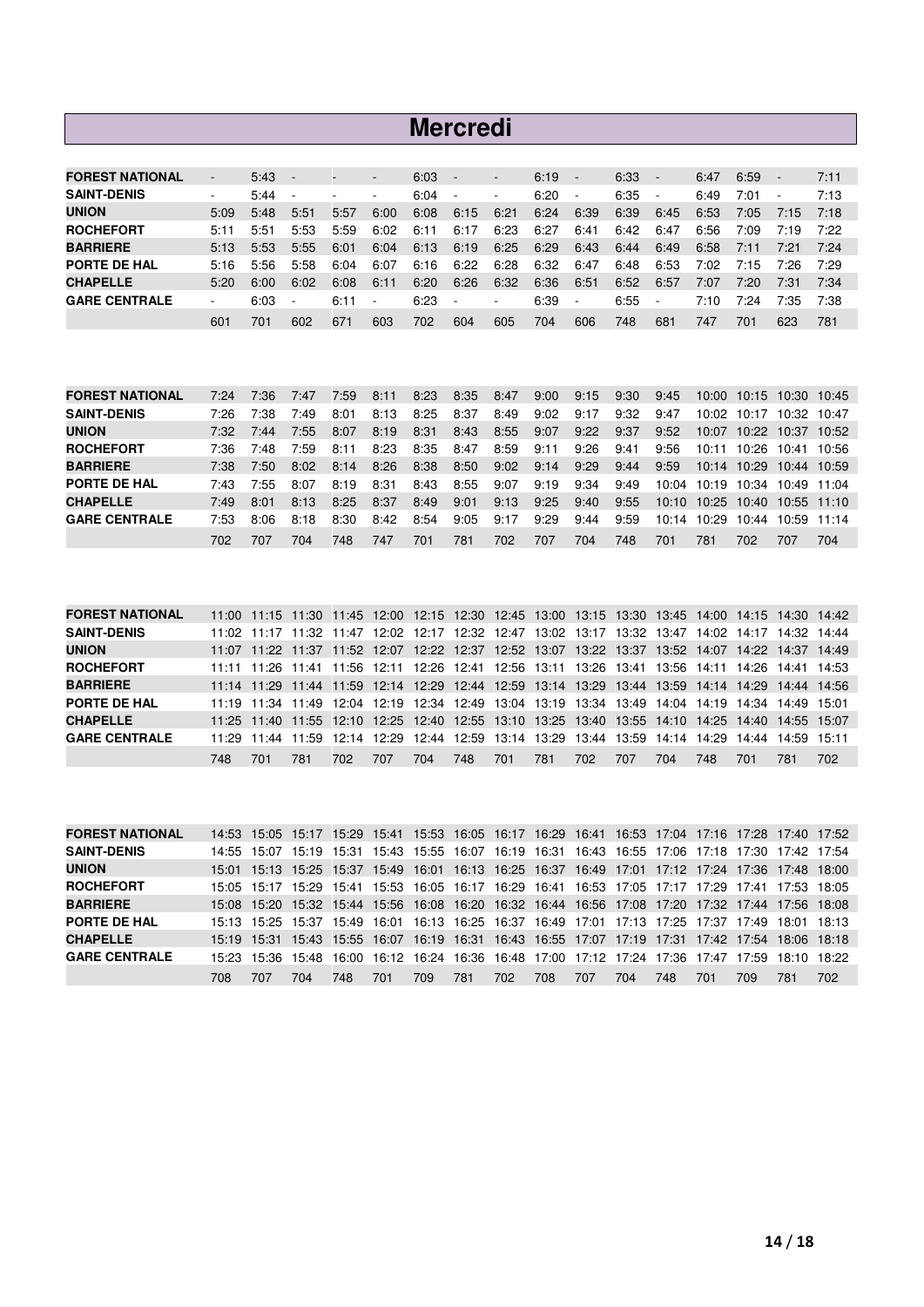| <b>FOREST NATIONAL</b> |       |     |      |     |     |      |     |     |     |     |     |     |      |     | 18:05 18:20 18:36 18:52 19:08 19:23 19:38 19:53 20:10 20:30 20:51 21:12 21:32 21:52 22:12 22:32 |     |
|------------------------|-------|-----|------|-----|-----|------|-----|-----|-----|-----|-----|-----|------|-----|-------------------------------------------------------------------------------------------------|-----|
| <b>SAINT-DENIS</b>     | 18:07 |     |      |     |     |      |     |     |     |     |     |     |      |     | 18:22 18:38 18:54 19:10 19:25 19:40 19:55 20:12 20:32 20:53 21:14 21:34 21:54 22:14 22:34       |     |
| <b>UNION</b>           |       |     |      |     |     |      |     |     |     |     |     |     |      |     | 18:13 18:28 18:43 18:59 19:14 19:29 19:44 19:59 20:16 20:36 20:57 21:18 21:38 21:58 22:18 22:38 |     |
| <b>ROCHEFORT</b>       |       |     |      |     |     |      |     |     |     |     |     |     |      |     | 18:17 18:32 18:47 19:03 19:18 19:33 19:48 20:03 20:20 20:40 21:01 21:21 21:41 22:01 22:21 22:41 |     |
| <b>BARRIERE</b>        |       |     |      |     |     |      |     |     |     |     |     |     |      |     | 18:20 18:35 18:50 19:05 19:20 19:35 19:50 20:05 20:22 20:42 21:03 21:23 21:43 22:03 22:23 22:43 |     |
| PORTE DE HAL           |       |     |      |     |     |      |     |     |     |     |     |     |      |     | 18:25 18:40 18:55 19:10 19:25 19:40 19:55 20:10 20:27 20:47 21:07 21:27 21:47 22:07 22:27 22:47 |     |
| <b>CHAPELLE</b>        |       |     |      |     |     |      |     |     |     |     |     |     |      |     | 18:30 18:45 19:00 19:15 19:30 19:45 20:00 20:15 20:32 20:52 21:11 21:31 21:51 22:11 22:31 22:51 |     |
| <b>GARE CENTRALE</b>   |       |     |      |     |     |      |     |     |     |     |     |     |      |     | 18:34 18:49 19:04 19:19 19:34 19:49 20:04 20:19 20:36 20:56 21:14 21:34 21:54 22:14 22:34 22:54 |     |
|                        | 708.  | 704 | 748. | 709 | 781 | 702. | 708 | 748 | 709 | 781 | 702 | 708 | 748. | 709 | 702                                                                                             | 708 |

| <b>FOREST NATIONAL</b> |     |         | 22:53 23:14 23:34 23:54 |     |
|------------------------|-----|---------|-------------------------|-----|
| <b>SAINT-DENIS</b>     |     |         | 22:55 23:15 23:35 23:55 |     |
| <b>UNION</b>           |     |         | 22:59 23:19 23:39 23:59 |     |
| <b>ROCHEFORT</b>       |     |         | 23:02 23:22 23:42 0:02  |     |
| <b>BARRIERE</b>        |     |         | 23:04 23:24 23:44 0:04  |     |
| PORTE DE HAL           |     |         | 23:07 23:27 23:47 0:07  |     |
| <b>CHAPELLE</b>        |     |         | 23:11 23:31 23:51 0:11  |     |
| <b>GARE CENTRALE</b>   |     |         | 23:14 23:34 23:54 0:14  |     |
|                        | 748 | 709 708 |                         | 748 |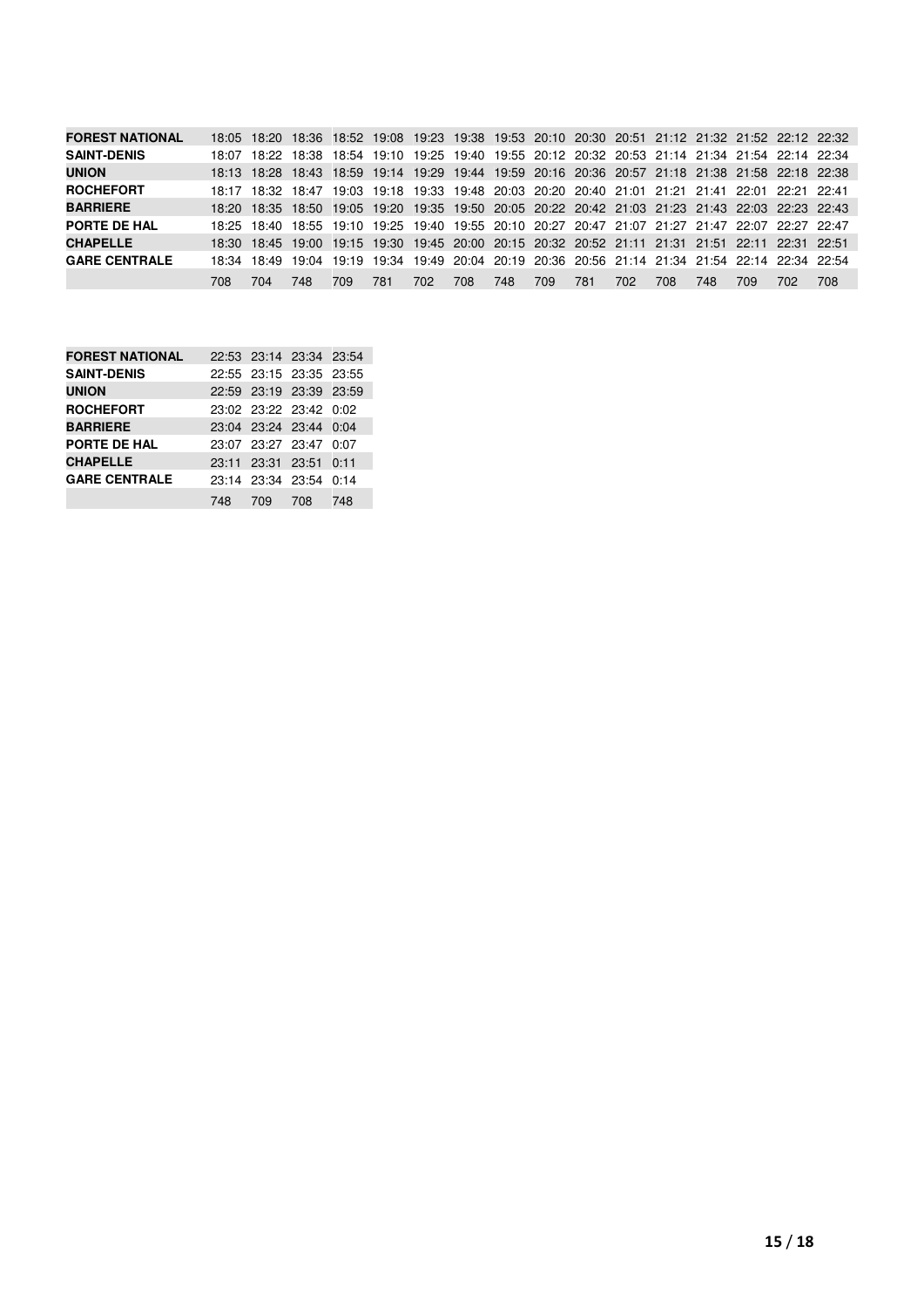|                        |                          |      |      |      |      | <b>Samedi</b> |      |                          |      |      |      |      |      |      |       |             |
|------------------------|--------------------------|------|------|------|------|---------------|------|--------------------------|------|------|------|------|------|------|-------|-------------|
|                        |                          |      |      |      |      |               |      |                          |      |      |      |      |      |      |       |             |
| <b>FOREST NATIONAL</b> | $\overline{\phantom{0}}$ | 5:43 | 6:13 | 6:43 | 7:02 | 7:22          | 7:42 | $\overline{\phantom{a}}$ | 8:02 | 8:22 |      | 8:42 | 9:02 | 9:21 | 9:40  | 9:59        |
| <b>SAINT-DENIS</b>     | ٠                        | 5:44 | 6:14 | 6:44 | 7:04 | 7:24          | 7:44 | $\overline{\phantom{a}}$ | 8:04 | 8:24 |      | 8:44 | 9:04 | 9:23 | 9:42  | 10:01       |
| <b>UNION</b>           | 5:09                     | 5:48 | 6:18 | 6:48 | 7:08 | 7:28          | 7:48 | 7:53                     | 8:08 | 8:28 | 8:42 | 8:48 | 9:08 | 9:27 | 9:46  | 10:05       |
| <b>ROCHEFORT</b>       | 5:11                     | 5:51 | 6:21 | 6:51 | 7:11 | 7:31          | 7:51 | 7:55                     | 8:11 | 8:31 | 8:44 | 8:51 | 9:11 | 9:30 | 9:50  | 10:09       |
| <b>BARRIERE</b>        | 5:13                     | 5:53 | 6:23 | 6:53 | 7:13 | 7:33          | 7:53 | 7:57                     | 8:13 | 8:33 | 8:46 | 8:53 | 9:13 | 9:32 | 9:52  | 10:11       |
| PORTE DE HAL           | 5:16                     | 5:56 | 6:26 | 6:56 | 7:16 | 7:36          | 7:56 | 8:00                     | 8:16 | 8:36 | 8:49 | 8:56 | 9:16 | 9:36 | 9:56  | 10:16       |
| <b>CHAPELLE</b>        | 5:20                     | 6:00 | 6:30 | 7:00 | 7:20 | 7:40          | 8:00 | 8:04                     | 8:21 | 8:41 | 8:54 | 9:01 | 9:21 | 9:41 | 10:01 | 10:21       |
| <b>GARE CENTRALE</b>   | ٠                        | 6:03 | 6:33 | 7:04 | 7:24 | 7:44          | 8:04 | $\overline{\phantom{a}}$ | 8:25 | 8:45 | ٠    | 9:05 | 9:25 | 9:45 |       | 10:05 10:25 |
|                        | 601                      | 701  | 703  | 746  | 747  | 701           | 703  | 602                      | 746  | 747  | 684  | 701  | 703  | 746  | 747   | 701         |

| <b>FOREST NATIONAL</b> |     |      |     |     | 10:18 10:38 10:58 11:17 11:36 11:56 12:16 - |      |     |     |     |     |     |     |     |     | 12:31 12:46 13:01 13:16 13:31 13:46 14:01 14:16                                                 |     |
|------------------------|-----|------|-----|-----|---------------------------------------------|------|-----|-----|-----|-----|-----|-----|-----|-----|-------------------------------------------------------------------------------------------------|-----|
| <b>SAINT-DENIS</b>     |     |      |     |     | 10:20 10:40 11:00 11:19 11:38 11:58 12:18 - |      |     |     |     |     |     |     |     |     | 12:33 12:48 13:03 13:18 13:33 13:48 14:03 14:18                                                 |     |
| <b>UNION</b>           |     |      |     |     |                                             |      |     |     |     |     |     |     |     |     | 10:25 10:45 11:05 11:24 11:44 12:04 12:24 12:32 12:39 12:54 13:09 13:24 13:39 13:54 14:09 14:24 |     |
| <b>ROCHEFORT</b>       |     |      |     |     |                                             |      |     |     |     |     |     |     |     |     | 10:29 10:49 11:09 11:28 11:48 12:08 12:28 12:36 12:43 12:58 13:13 13:28 13:43 13:58 14:13 14:28 |     |
| <b>BARRIERE</b>        |     |      |     |     |                                             |      |     |     |     |     |     |     |     |     | 10:31 10:51 11:11 11:31 11:51 12:11 12:31 12:39 12:46 13:01 13:16 13:31 13:46 14:01 14:16 14:31 |     |
| PORTE DE HAL           |     |      |     |     |                                             |      |     |     |     |     |     |     |     |     | 10:36 10:56 11:16 11:36 11:56 12:16 12:36 12:44 12:51 13:06 13:21 13:36 13:51 14:06 14:21 14:36 |     |
| <b>CHAPELLE</b>        |     |      |     |     |                                             |      |     |     |     |     |     |     |     |     | 10:41 11:01 11:22 11:42 12:02 12:22 12:42 12:50 12:57 13:12 13:27 13:42 13:57 14:12 14:27 14:42 |     |
| <b>GARE CENTRALE</b>   |     |      |     |     |                                             |      |     |     |     |     |     |     |     |     | 10:45 11:05 11:26 11:46 12:06 12:26 12:46 12:54 13:01 13:16 13:31 13:46 14:01 14:16 14:31 14:46 |     |
|                        | 703 | 746. | 781 | 747 | 701                                         | 703. | 746 | 604 | 781 | 747 | 701 | 706 | 703 | 746 | 781                                                                                             | 747 |

| <b>FOREST NATIONAL</b> | $\overline{\phantom{a}}$ |     |      |      |     |     |     |     |     |     |      |     |     |     | 14:31 14:46 15:01 15:16 15:31 15:46 16:01 16:16 16:31 16:46 17:01 17:16 17:31 17:46 18:02       |     |
|------------------------|--------------------------|-----|------|------|-----|-----|-----|-----|-----|-----|------|-----|-----|-----|-------------------------------------------------------------------------------------------------|-----|
| <b>SAINT-DENIS</b>     |                          |     |      |      |     |     |     |     |     |     |      |     |     |     | 14:33 14:48 15:03 15:18 15:33 15:48 16:03 16:18 16:33 16:48 17:03 17:18 17:33 17:48 18:04       |     |
| <b>UNION</b>           |                          |     |      |      |     |     |     |     |     |     |      |     |     |     | 14:38 14:39 14:54 15:09 15:24 15:39 15:54 16:09 16:24 16:39 16:54 17:09 17:24 17:39 17:54 18:09 |     |
| <b>ROCHEFORT</b>       |                          |     |      |      |     |     |     |     |     |     |      |     |     |     | 14:42 14:43 14:58 15:13 15:28 15:43 15:58 16:13 16:28 16:43 16:58 17:13 17:28 17:43 17:58 18:13 |     |
| <b>BARRIERE</b>        |                          |     |      |      |     |     |     |     |     |     |      |     |     |     | 14:45 14:46 15:01 15:16 15:31 15:46 16:01 16:16 16:31 16:46 17:01 17:16 17:31 17:46 18:01 18:16 |     |
| PORTE DE HAL           |                          |     |      |      |     |     |     |     |     |     |      |     |     |     | 14:50 14:51 15:06 15:21 15:36 15:51 16:06 16:21 16:36 16:51 17:06 17:21 17:36 17:51 18:06 18:21 |     |
| <b>CHAPELLE</b>        |                          |     |      |      |     |     |     |     |     |     |      |     |     |     | 14.56 14:57 15:12 15:27 15:42 15:57 16:12 16:27 16:42 16:57 17:12 17:27 17:42 17:57 18:11 18:26 |     |
| <b>GARE CENTRALE</b>   | 15:00                    |     |      |      |     |     |     |     |     |     |      |     |     |     | 15:01 15:16 15:31 15:46 16:01 16:16 16:31 16:46 17:01 17:16 17:31 17:46 18:01 18:15 18:30       |     |
|                        | 625                      | 701 | 706. | 703. | 746 | 781 | 747 | 701 | 706 | 703 | 746. | 781 | 747 | 701 | 706.                                                                                            | 703 |

| <b>FOREST NATIONAL</b> |      |     |     |      |      |     |     |     |     |     |     |      |     |     | 18:23 18:43 19:04 19:24 19:44 20:08 20:30 20:50 21:12 21:32 21:52 22:12 22:32 22:53 23:14 23:34 |     |
|------------------------|------|-----|-----|------|------|-----|-----|-----|-----|-----|-----|------|-----|-----|-------------------------------------------------------------------------------------------------|-----|
| <b>SAINT-DENIS</b>     |      |     |     |      |      |     |     |     |     |     |     |      |     |     | 18:25 18:45 19:06 19:26 19:46 20:10 20:32 20:52 21:14 21:34 21:54 22:14 22:34 22:55 23:15 23:35 |     |
| <b>UNION</b>           |      |     |     |      |      |     |     |     |     |     |     |      |     |     | 18:30 18:50 19:10 19:30 19:50 20:14 20:36 20:56 21:18 21:38 21:58 22:18 22:38 22:59 23:19 23:39 |     |
| <b>ROCHEFORT</b>       |      |     |     |      |      |     |     |     |     |     |     |      |     |     | 18:34 18:54 19:14 19:34 19:54 20:18 20:40 21:00 21:21 21:41 22:01 22:21 22:41 23:02 23:22 23:42 |     |
| <b>BARRIERE</b>        |      |     |     |      |      |     |     |     |     |     |     |      |     |     | 18:36 18:56 19:16 19:36 19:56 20:20 20:42 21:02 21:23 21:43 22:03 22:23 22:43 23:04 23:24 23:44 |     |
| PORTE DE HAL           |      |     |     |      |      |     |     |     |     |     |     |      |     |     | 18:41 19:01 19:21 19:41 20:01 20:24 20:46 21:06 21:27 21:47 22:07 22:27 22:47 23:07 23:27 23:47 |     |
| <b>CHAPELLE</b>        |      |     |     |      |      |     |     |     |     |     |     |      |     |     | 18:46 19:06 19:26 19:46 20:06 20:28 20:50 21:10 21:31 21:51 22:11 22:31 22:51 23:11 23:31 23:51 |     |
| <b>GARE CENTRALE</b>   |      |     |     |      |      |     |     |     |     |     |     |      |     |     | 18:50 19:09 19:29 19:49 20:09 20:31 20:53 21:13 21:34 21:54 22:14 22:34 22:54 23:14 23:34 23:54 |     |
|                        | 746. | 747 | 701 | 706. | 746. | 747 | 701 | 706 | 746 | 747 | 701 | 706. | 746 | 747 | 701                                                                                             | 746 |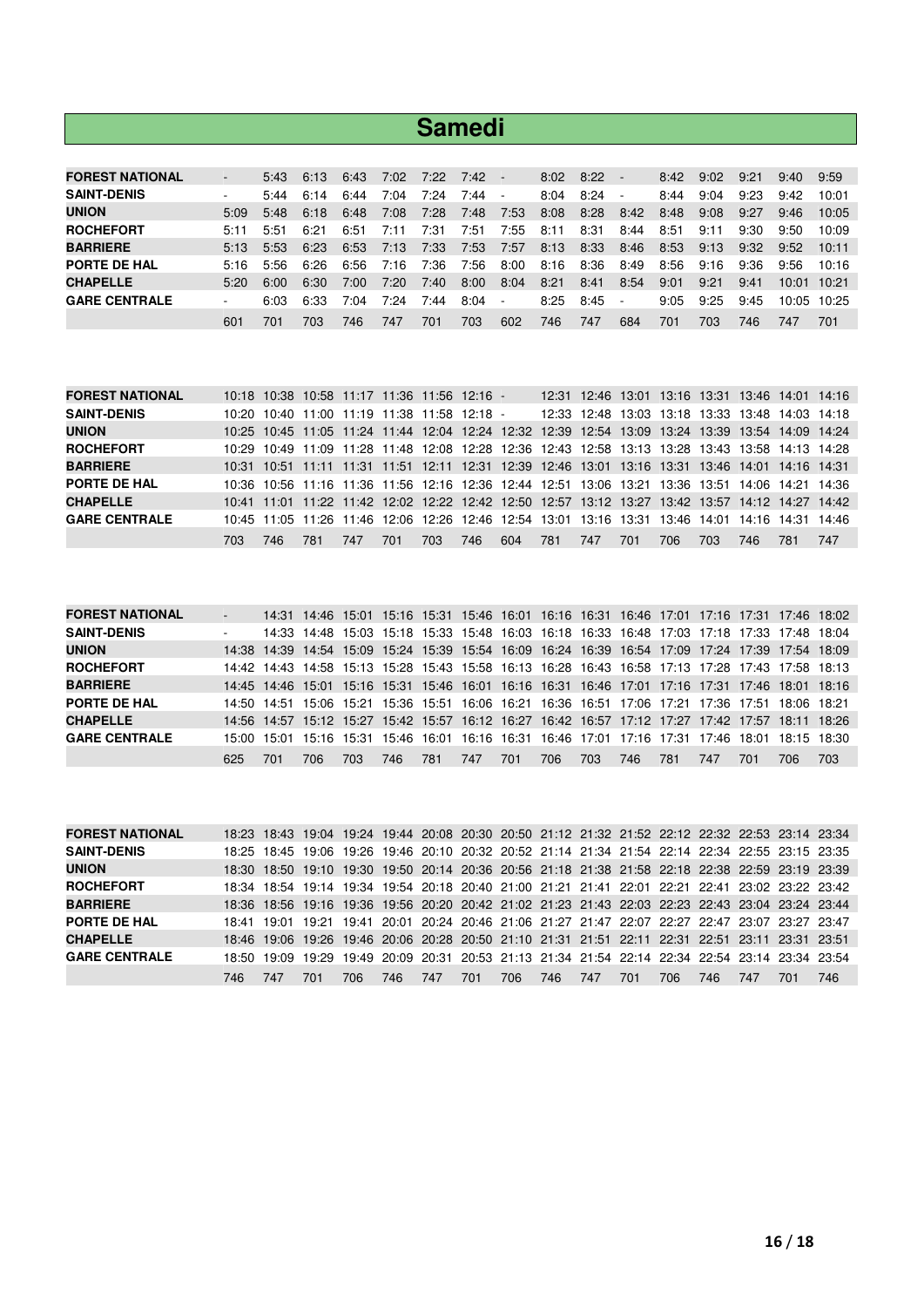| <b>FOREST NATIONAL</b> | 23:54 |
|------------------------|-------|
| <b>SAINT-DENIS</b>     | 23:55 |
| <b>UNION</b>           | 23:59 |
| <b>ROCHEFORT</b>       | 0:02  |
| <b>BARRIERE</b>        | 0:04  |
| PORTE DE HAL           | 0:07  |
| <b>CHAPELLE</b>        | 0:11  |
| <b>GARE CENTRALE</b>   | 0:14  |
|                        | 747   |